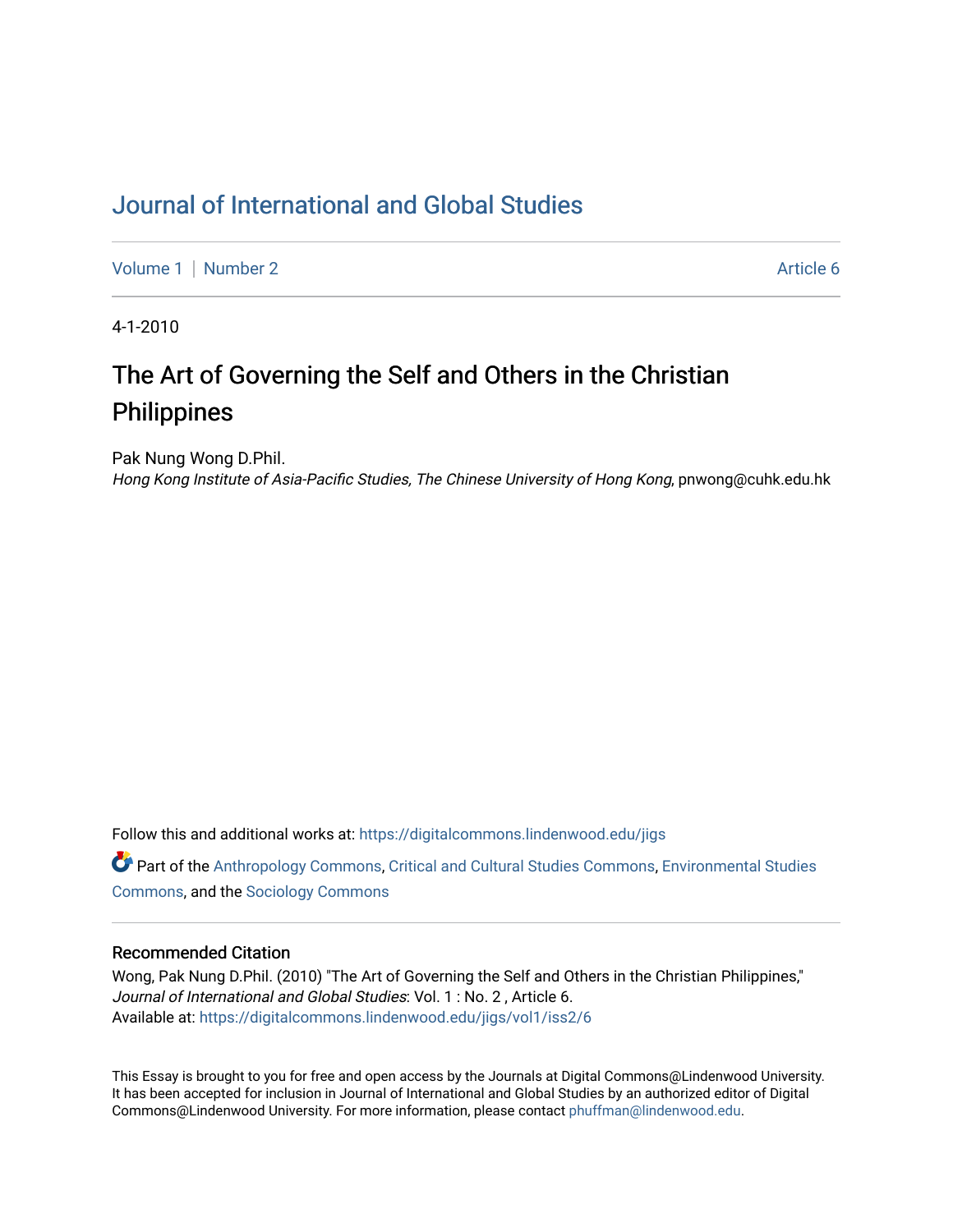The Art of Governing the Self and Others in the Christian Philippines

The Art of Governing the Self and Others in the Christian Philippines

Pak Nung Wong, D.Phil. Hong Kong Institute of Asia-Pacific Studies The Chinese University of Hong Kong pnwong@cuhk.edu.hk

#### **Abstract**

Through an ethnographic depiction of cultural creolization, this paper will detail the ways in which traditional Filipino values have been successfully mixing with and eventually lodging into the intersubjective landscape of Cagayan Valley, where the Chinese, Ibanag, Ilocano, and Itawes ethnic groups dwell. This cultural creolization process informs the ways in which the imagined social reciprocity between the self and others has been governed by a historically constituted power/knowledge system: the *padrino system*. This system is mainly composed of the symbiotic codes and social practices of (1) Catholicized ritual kinship and (2) the Tagalog ethics of "debt of gratitude" (*utang na loób*). In light of Foucault's (1988) governmentality, the uncertain contact zone between the art of governing the self and the selves of others, I will detail the creative ways in which the *padrino* (power/knowledge) *system* is used in the Philippine frontier life-world to build local communities, resolve conflicts, and restrain self-aggrandizement.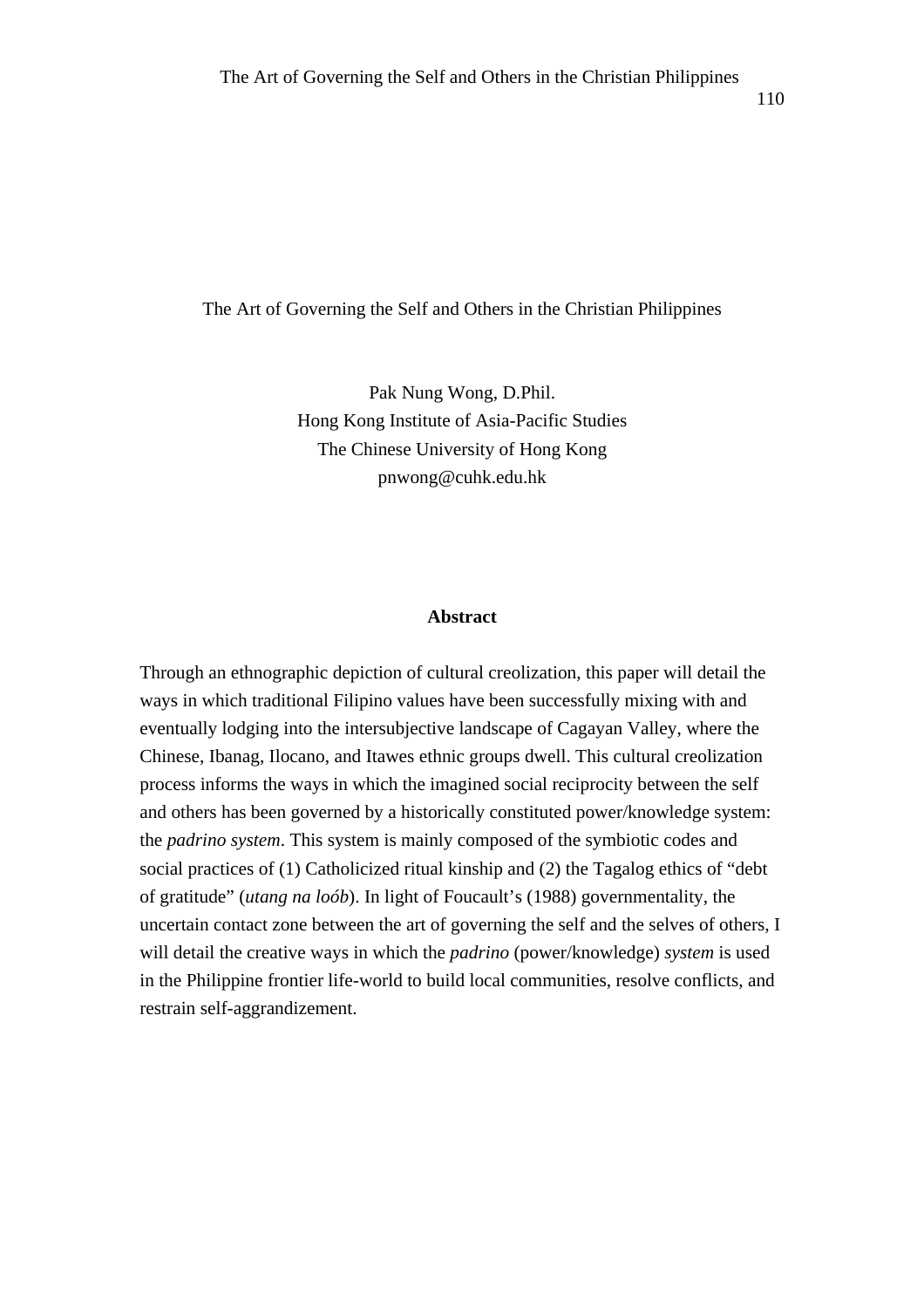#### **Introduction**

One day, an Ibanag-Filipino teacher, Roxanne, was approached by her student's Itawes mother, Eloisa, who was accompanied by Roxanne's niece, the daughter of Roxanne's elder brother. Roxanne's niece is also the god-child (Ibanag/Itawes: *ina-anak/inanak*) of Eloisa. Roxanne felt that by bringing the girl, Eloisa was presenting herself as a relative: the matron (*madrino*) of Roxanne's niece. Knowing that her son needed a passing grade for admittance into high school, Eloisa pleaded with Roxanne for special consideration when grading her son's examination paper. The encounter constituted a predicament for Roxanne. While she is expected to be impartial in marking, it becomes hard to refuse Eloisa's request because if Roxanne does so, she may be accused of being *awan tu pavvurulum* (Ibanag: without sympathetic companionship) by her elder brother.<sup>1</sup> Although I was not able to learn what Roxanne eventually decided, her predicament actually pointed to two phenomenological puzzles. First, how can we conceptualize Eloisa's invocation and skillful use of the symbiotic codes? Second, how is it that Roxanne and Eloisa needed not to be reminded of the implications of the presence of Roxanne's niece in the encounter despite the fact that Roxanne and Eloisa belong to two different ethnic groups? These two questions set the terrain of this paper.

Just as sovereignty-making hinges on the successful instillation of an insider knowledge system that exclusively links the nationalizing state to its subjects (manifested primarily in the forms of personal identities, moral virtues, and tacit rules of everyday exchange), the Cagayan frontier inhabitants' realization and grasp of a power/knowledge system is critical to the conduct of everyday politics. A power/knowledge system is elaborated in terms of symbiotic codes and social practices that govern the ways in which inhabitants conceive the person, imagine the self, practice social skills that connect with each other, and make sense of social reality (Cannell, 1999). This system is locally known as the *padrino system*. What are the codes and practices of the *padrino system*? How does this system contribute to the imaginings of the Filipino person, self, others, and social reality? How would this system enable an actor to govern the self and others' selves? How would this system contribute to the production of truth? First, I will discuss how the co-existence of various ethno-linguistic groups constitutes a *cultural continuum* in Cagayan Valley, one of the Philippine state's frontiers where cultural creolization takes place.

### **Beyond the State-Frontier Dichotomy: Contours of the Cagayano Cultural Continuum**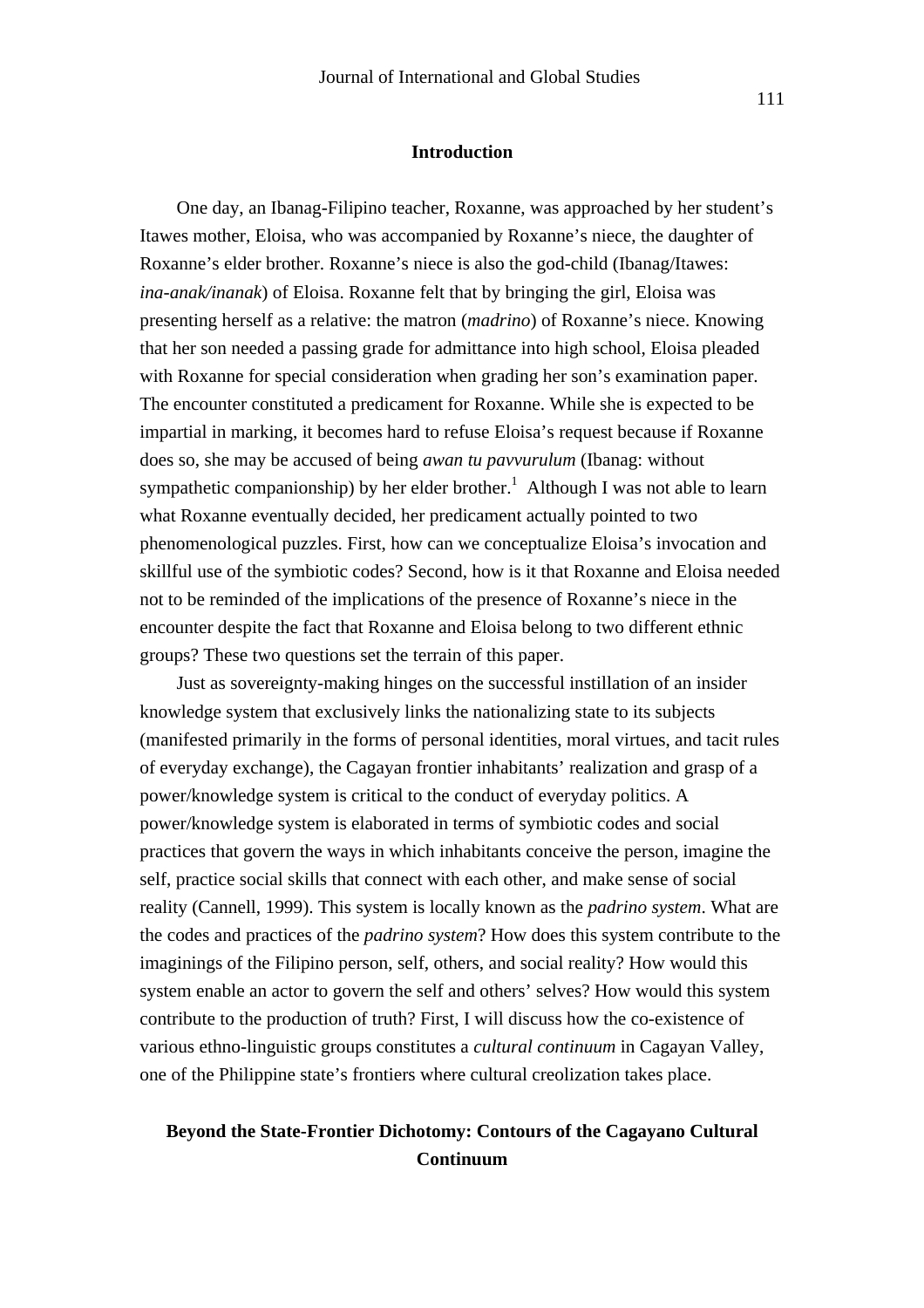#### Figure 1. A Possible Model of the Cagayano Cultural Continuum

*Ibanag - Ilocano - Itawes - Tagalog – English – Chinese – Spanish-Isneg – Kalinga – Malaueg -Indian*

It is held that the modern state-building project represents a form of "internal colonization" in both western and non-western settings. For example, while Habermas (1987) identifies the "colonization of the life-world" as a process by which the state imperatives penetrate and distort everyday life in the western societies, Scott (2009) finds "internal colonialism" in the relatively stateless highland Southeast Asia, where frontier inhabitants have developed astute ways of evading the states' subjugating mechanisms. The "internal colonization" argument may be economical in explaining the persistent recurrence of human-induced sufferings such as war and displacement. Nonetheless, there are other innovative ways for the state to include frontier populations without creating a zero-sum state-frontier dichotomy. One way is to conceive the state-frontier relations in terms of the murky and uncertain zones in which the nationalizing state and the frontier society imbricate and synergize with each other.

The term frontier has two meanings. First, contrary to the international juridical norms, which assume clear-cut boundaries that separate human communities, frontier can refer to the unstable zone within which the sovereign state meets its challengers and engages with other sovereign entities, such as insurgents and frontier strongmen. The Cagayan Valley is qualified to be one such zone. In the late 1960s, the communist ideologues of the Huk rebellion (1940s to 1960s) had decided to go beyond the "Huklandia" of the central Luzon plain to reach the southern and northern Philippine frontiers due to a strategic consideration (B. J. Kerkvliet, 1986, 1990[1977]). Identified as a state granary and a base for peasant mobilization, the Cagayan Valley was selected for the revolutionary cause, which fitted into the site selection criteria and the "encircling cities from the countryside" tactic that Mao (2002[1968], pp. 12-24) originally proposed. The 1970s and 1980s marked the hype of communist insurgency. Although the movement faltered in the 1990s, low intensity conflicts were revived in the 2000s (Armed Forces of the Philippines, 2008). Second, frontier can refer to the frontier life-world's multi-ethnic, inter-subjective landscape, in which the state strives to meddle and attempts to assert its superiority. In state-building, the subjectivity of the individual becomes the state's most desired frontier, within which it strives to lodge itself. Through mass education and evangelization, the Manila state and the Catholic Church both attempt to resonate with the frontier populations by matching and hybridizing the frontier populations'

112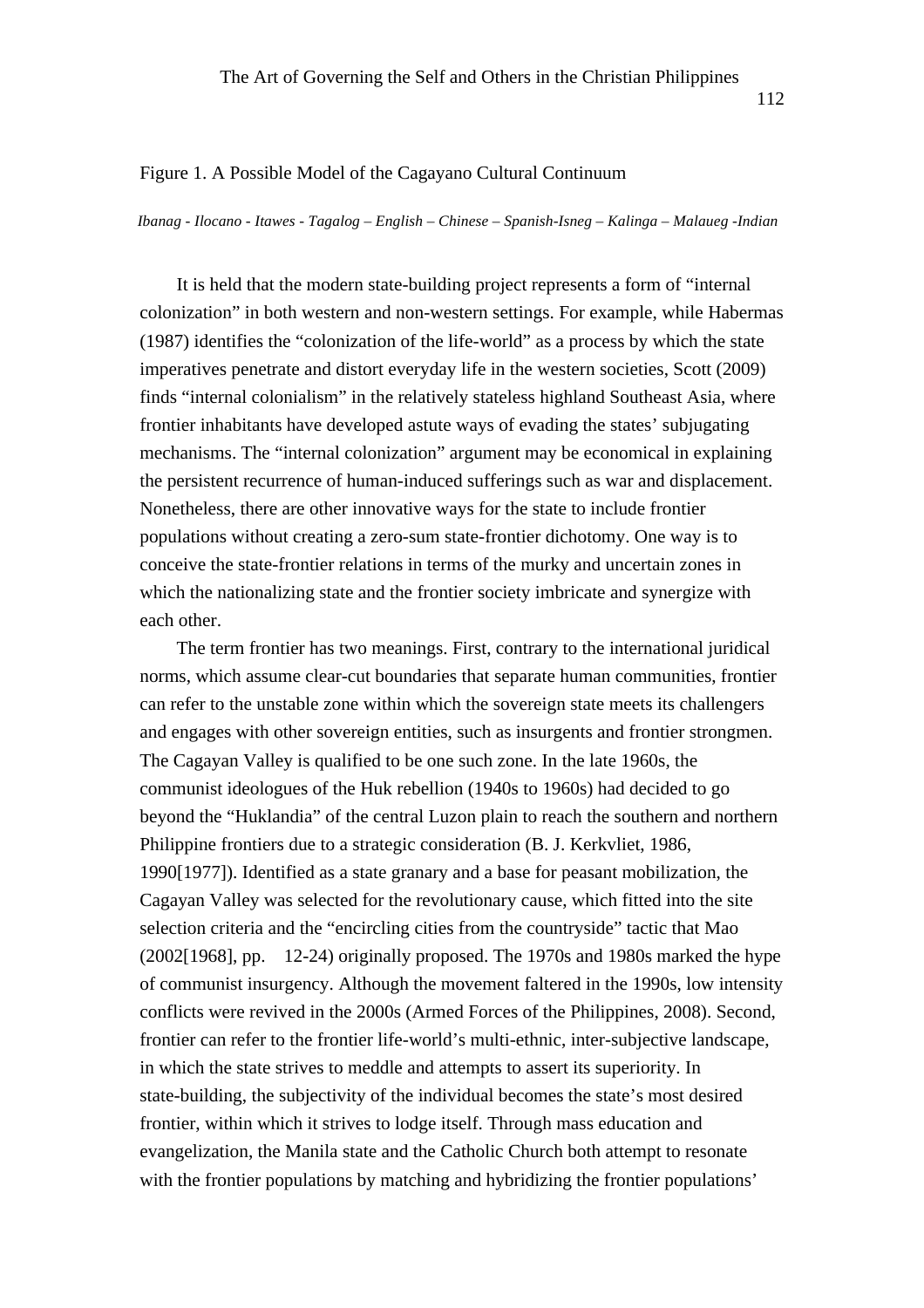local codes and practices (Gatan, 1981; Liban, 1973).

Due to the multi-ethnic and religious context of the Cagayan Valley, actors are living within a "cultural continuum" in which different cultures intermingle and creolize (Drummond, 1980) (Figure 1). Within this cultural continuum, language and religion both reflect a sort of cultural hybridity. For instance, it is common for speakers to incorporate bits and pieces of Ibanag, Ilocano, Itawes, English, Chinese, Spanish, and Tagalog in their daily language. Since Spanish times, Christianization has taken place in the Cagayan Valley (De La Costa, 1967, p. 59), yet Cagayano social relationships are largely mediated through "folklore Catholicism," in which the practice of ritual kinship (*compadrazgo*) plays an indispensable role to formalize allegiance and affirm bonding (Lynch, 2004[1984]). As such, despite the fact that a homogenizing national culture has been institutionalized for years through mass education, the local government, and electoral politics, the Ibanag, Ilocano, and Itawes cultural groups still retain their indigenous cultures. Often, this cultural continuum permits individuals to draw from the multiple cultures (functioning as a sort of a pool of symbols and identities) available to them to purposefully retrieve and make practical use of in certain situations. In other words, the presence of multiple cultures permits actors to call upon any of their "cultures-in-reserve" when necessary.

A cultural continuum is an intersystem in which different cultural manifestations are acquired by a person through learning and socialization. Although there are boundaries between these seemingly independent cultural systems, the systems also overlap into aspects of social life, e.g. religious syncretism and linguistic creolization. The creolization process is significant in that it enables us to understand the *padrino system*, within which actors can interpret, create, and renew meanings by establishing patron-client relationship with others. The culture of patronage and its associated institution, ritual kinship (*compadrazgo*), were originally introduced by the Spanish missionaries and qualifies as the Philippine state's capillary power/knowledge system

that it doesn't only weigh on us as a force that says no, but that it traverses and produces things, it induces pleasure, forms of knowledge, produces discourse. It needs to be considered as a productive network which runs through the whole social body. (Foucault, 1980, p. 119)

In northern Luzon, just as the indigenous institution of *lakay* (headman) includes a reciprocal network of a "big-men" and followers (W. H. Scott, 1994), modern Filipino patronage already had pre-colonial roots. Mixing the indigenous chieftainship and the Catholic ritual kinship, the contemporary patronage found in this frontier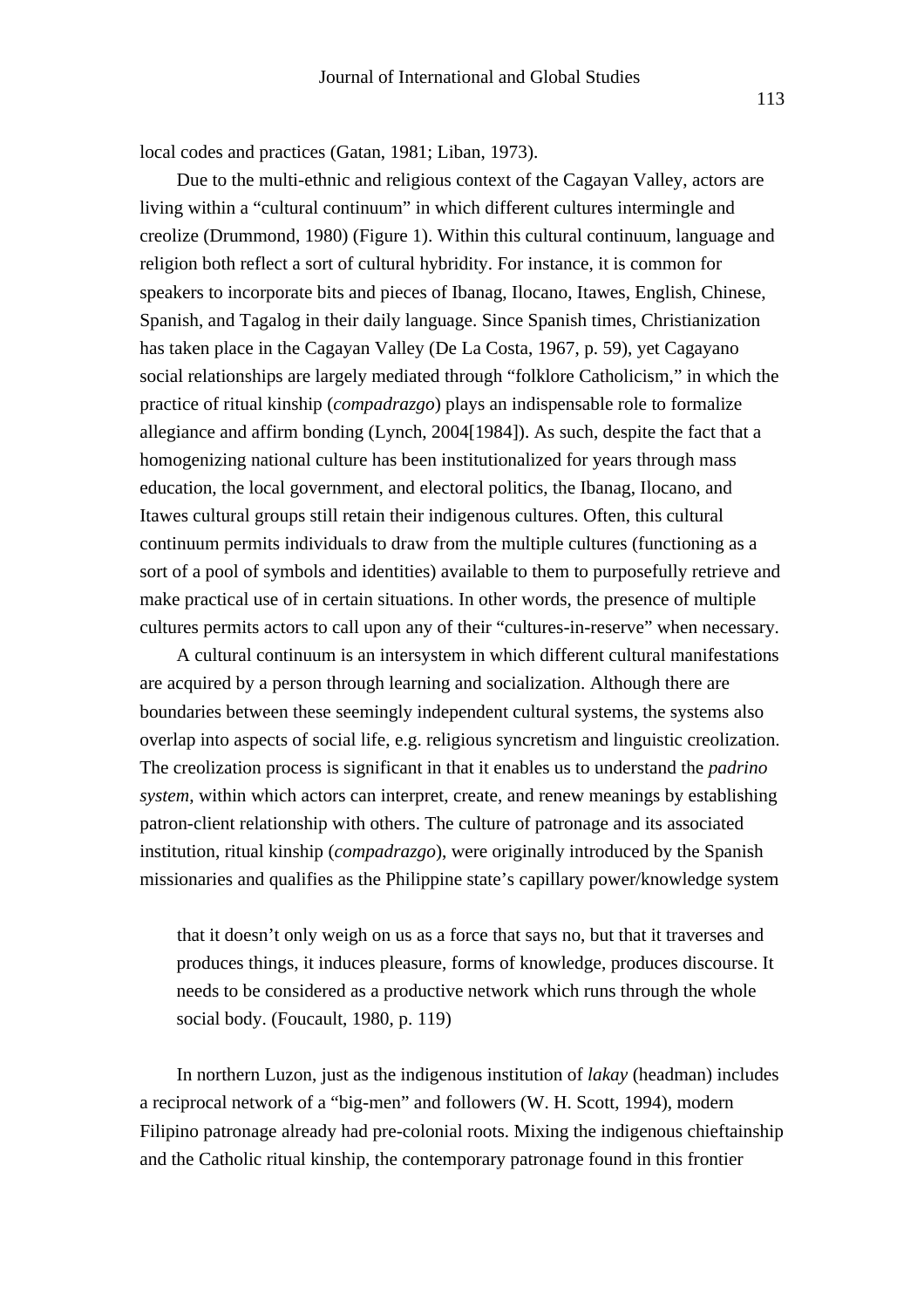region is regarded as a creolized cultural system (the *padrino system*). 2 Informants point out that the *padrino* is a *system* which characterizes its historical and institutional characteristics. The Spanish word *padrino* refers to the personage – the patron. The word *system* refers to a pattern of interpersonal interactions that reconstitute a larger moral order. It is systemic because it encompasses a constellation of complementary moral values that guide how reciprocities should be organized.

There are two major complementary pillars in the *padrino system*. First is the notion of gratitude. Second is the notion of revenge. A 'debt of gratitude' (*utang na loòb*) is the cornerstone of interpersonal 'trust' (*tiwala*), which compels one to return a gift or a favor after receipt. Likewise, not appreciating an exchange party's debt of gratitude is considered immoral. The notion of gratitude serves as the moral basis for long-term relationship development. What happens if the principle of debt of gratitude was violated? The notion of revenge (*ganti*) sanctions behavior that is considered ungrateful (*walang utang na loòb*). For instance, in a case of negative reciprocity (Sahlins, 1972, p. 195), the *padrino system* also provides moral guidelines to sanction impersonal exchanges. Chicanery is severely sanctioned by the act of revenge. Use of violence and the sabotage of one's reputation through gossip (*tis-mis*), intrigue (*intriga*), and slander are not uncommon. Without changing the originality of this indigenous phrase, my additional understanding of the *padrino system* is to regard it as "a kind of rationality which was intrinsic to the art of government" that "constitute(s) the specific reality of the state" (Foucault, 1991, pp. 89  $\&$  97). Patronage is conceived as a cultural pattern, sustained by compatible moral principles that govern reciprocity and social hierarchy (Blok, 1969). In the Cagayan Valley, patronage is seen to be a moral practice that informs the ways one should properly behave as a "good person" (*tao ng mabait*); it dictates that individuals should reciprocate (provide mutual help to one another) and act with compassion, honor, and dignity. Further investigation has shown that compatible ideas also exist in the Ibanag, Ilocano, and Itawes cultures.

#### *Compadrazgo***: The Art of Producing the Good Person (***Tao ng Mabait***)**

#### *Codes and Practices*

Strands of post-structuralism are often criticized for downplaying the subject in their allegedly 'anti-humanist' analysis (Layder, 1994, pp. 106-113). This might be true in Foucault's (1989) earlier archaeological works in the 1960s, but Paras (2006. p. 121) suggested that "the Foucault of 1980 had found room for interpretation, agency, and subjectivity" which promises "a unified theory of human agency" (Smart, 1985, p.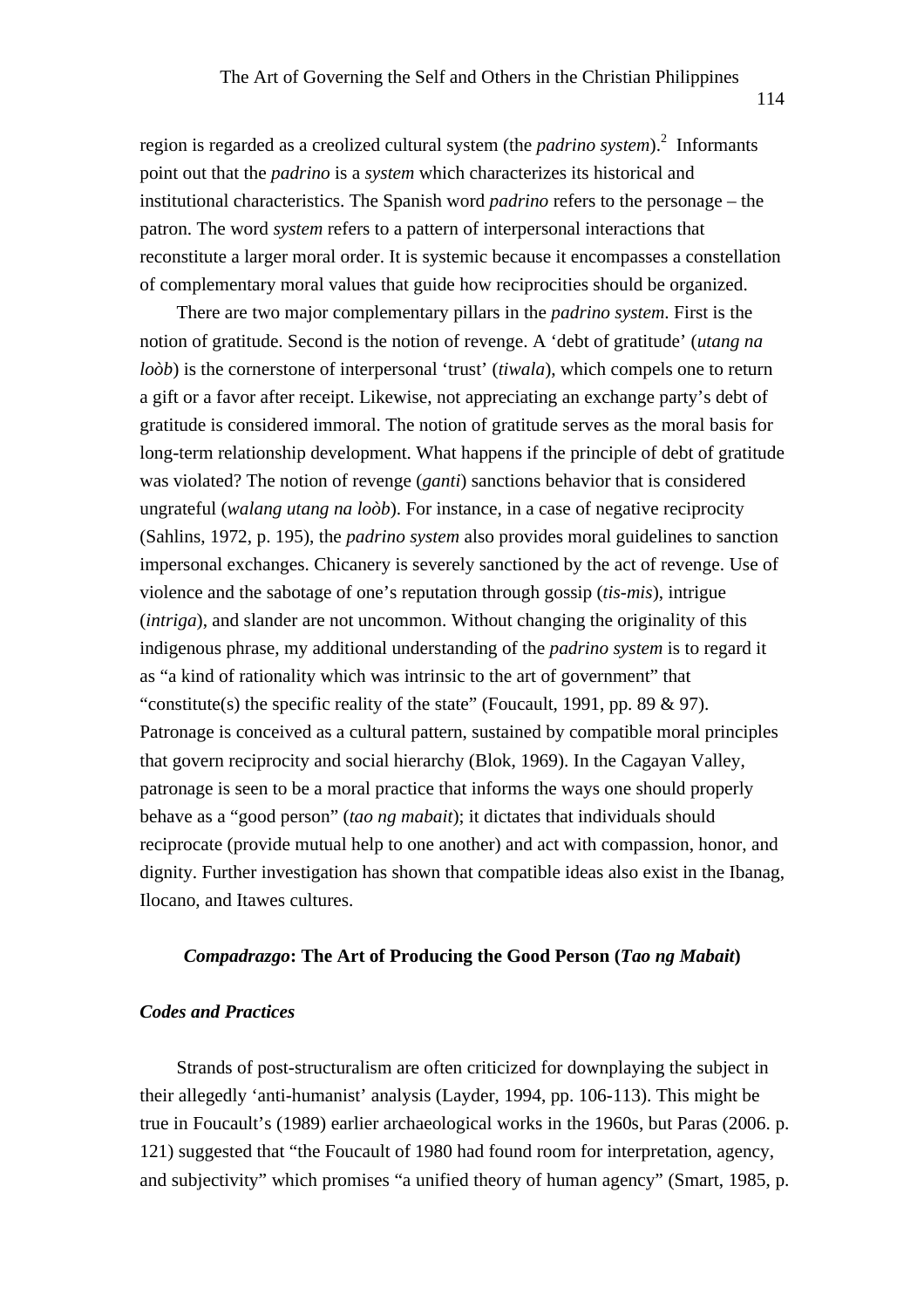71). For instance, in contrast to Bourdieu's conceptualization of agency, which is largely structured by the capitals and dispositions (Mouzelis, 1995, pp. 112-113), Foucault conceives that human subjectivity functions in two directions: it is both constituted by and constituting the state's capillary power/knowledge system (Foucault, 1988). As the state governs the frontiers by producing and localizing this power/knowledge system, *frontier governmentality includes the uncertain contact zones between the arts of the government of others and of the self*. In order to escape from the circular loop between agency and structure, my proposition of frontier self-governance espouses the kind of heterogeneous and undetermined human agency that would enable us to explain changes informed by actions of mixed motives (Callinicos, 2004).

I am therefore going to elaborate on the discursive specifics that guide dyadic transactions on which the frontier agents rely for building communities. Community building entails the art of creating and cultivating loyalty from other existing actors in the network of social relations across a particular geographical territory. Maintaining loyalty does not solely mean controlling followers. Although it involves inculcating debt of gratitude that the receiver is compelled to reciprocate, it also allows freedom for one to decide when, what, and how to reciprocate. As a personhood system (Carrithers, Collins, & Lukes, 1985), the *padrino system* enables the transacting parties to evaluate the involved persons with a key assessment criteria: is s/he is a *good person* (*tao ng mabait*)?

The conflict perspective of patron-client models suggests that the Philippine state is largely a continuation of its colonial dynamics (e.g. Hedman & Sidel, 2000). Such a perspective would naturally attribute the present socio-political state of affairs to colonialisms and their complex art of government, which leave very little room for postcolonial agency. As a result, *postcolonial Philippine human agency refers to the reflexive manipulation and versatile interpretation of the padrino power/knowledge system for improving oneself and another's life chance within the uncertain, constraining conditions of postcolonial transitions.* As an alternative, I propose a "ripple" model of social relations to portray the frontier organization as an inter-subjective system of meanings, which allows different interpretations of meanings by the actors based on the *padrino system*. In Foucault's (1991, pp. 89 & 97) sense, the *padrino system* entails the art of governing the self and the selves of others, which becomes "a kind of rationality which was intrinsic to the art of [Philippine] government" that "constitute(s) the specific reality of the [Philippine] state."

The *padrino system* thus represents the dominant value system of the frontier life-world, in which actors who are either playing the role of the patron or client are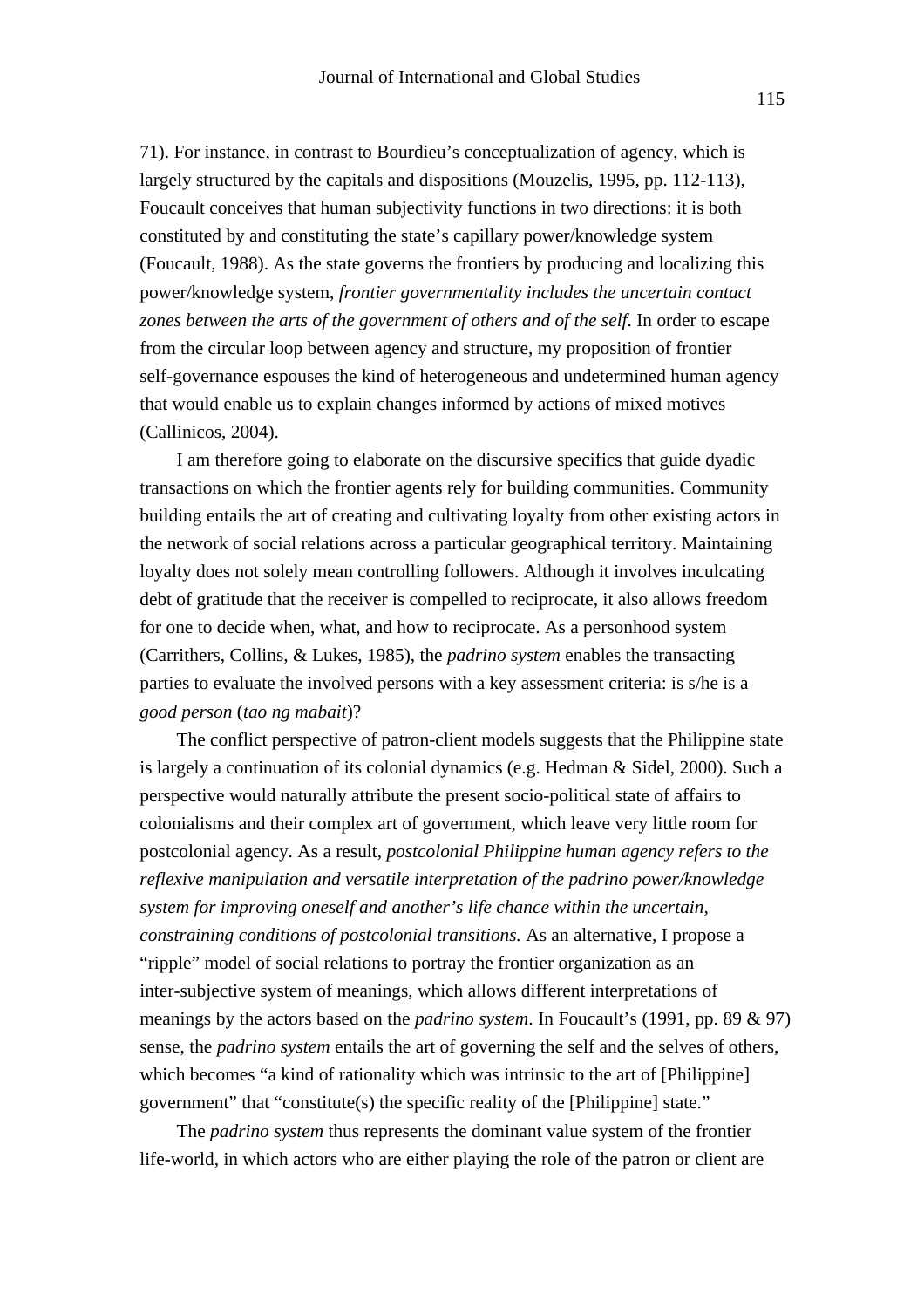interlocked by a potentially expanding social network. Among the Ibanag people, the bilateral kinship system is headed by the father (*yama*), who is expected to be a *mangiyegu* (protector):

[a] strong man, able to protect his family and his home against any aggression. In this sense, he is called *patul* – a king, in his own domain. No one can question his sovereign power. In the absence of the father, the mother is expected to take over. (Gatan, 1981, p. 28, italics original)

Compared to the Ibanag phrase *y daga mas nakannag ta danum* (blood is thicker than water), invoking *tattadday tam nga familia* (we are one family) has more far-reaching moral implications to both kin and non-kin.<sup>3</sup> In merging with the traditional tribal chieftainship, the *padrino system* becomes a creolized technology of the strongman in the reproduction of political legitimacy. In the Philippines, like other Catholic countries in which the Christian ritual kinship (*compadrazgo*) is practised (Hart, 1977), the Spanish term *padrino* is equivalent to the Tagalog terms *ninong* (god-father/male sponsor) and *kumpadre* (co-father), respectively. *Madrino*, *padrina*, *ninang* (as to the godchildren) and *kumadre* (as to the parent of godchildren) mean the female sponsor/patron/godmother and the co-mother, respectively (Lynch & Himes, 2004[1984], pp. 158-159 & Figure 6).

It is important first to clarify the equivalent ritual kinship categories adopted by various ethno-linguistic groups who have absorbed the *padrino system* into their ritual kinship system (Table 1). Citing Drummond (1978, p. 35), "[c]reole contains not one grammar, […] but several." Hence, creolization of these ritual kinship categories thus constitutes a "grammatical continuum be adapted to form a conception of a *cultural continuum*" of ritual kinship categories that embrace contradictory (or, seemingly incompatible), but semiotically related, units of ritual kinsman (Drummond, 1978, p. 35, italics original).

These ethno-linguistic groups do not operate separately within their own symbiotic realm of patronage. None of them is completely independent from the others. While I aim to delineate the perceived cultural compatibility between these ethno-linguistic groups, I will illustrate how creolization, as the Philippine state's art of governing the frontier, enables a basis of self-governance, i.e. to facilitating within individual actors the ability to create cultural realities by re-interpreting meanings from a 'cultural continuum' of discourses of patronage. Through the ritual kinship ceremony endorsed by the Catholic Church, social relations are renewed, and the subsequent role expectation is redefined. The *padrino* (patron) has a higher symbolic status than the sponsored (client) in ritual exchanges (Arce, 1973). *Compadrazgo*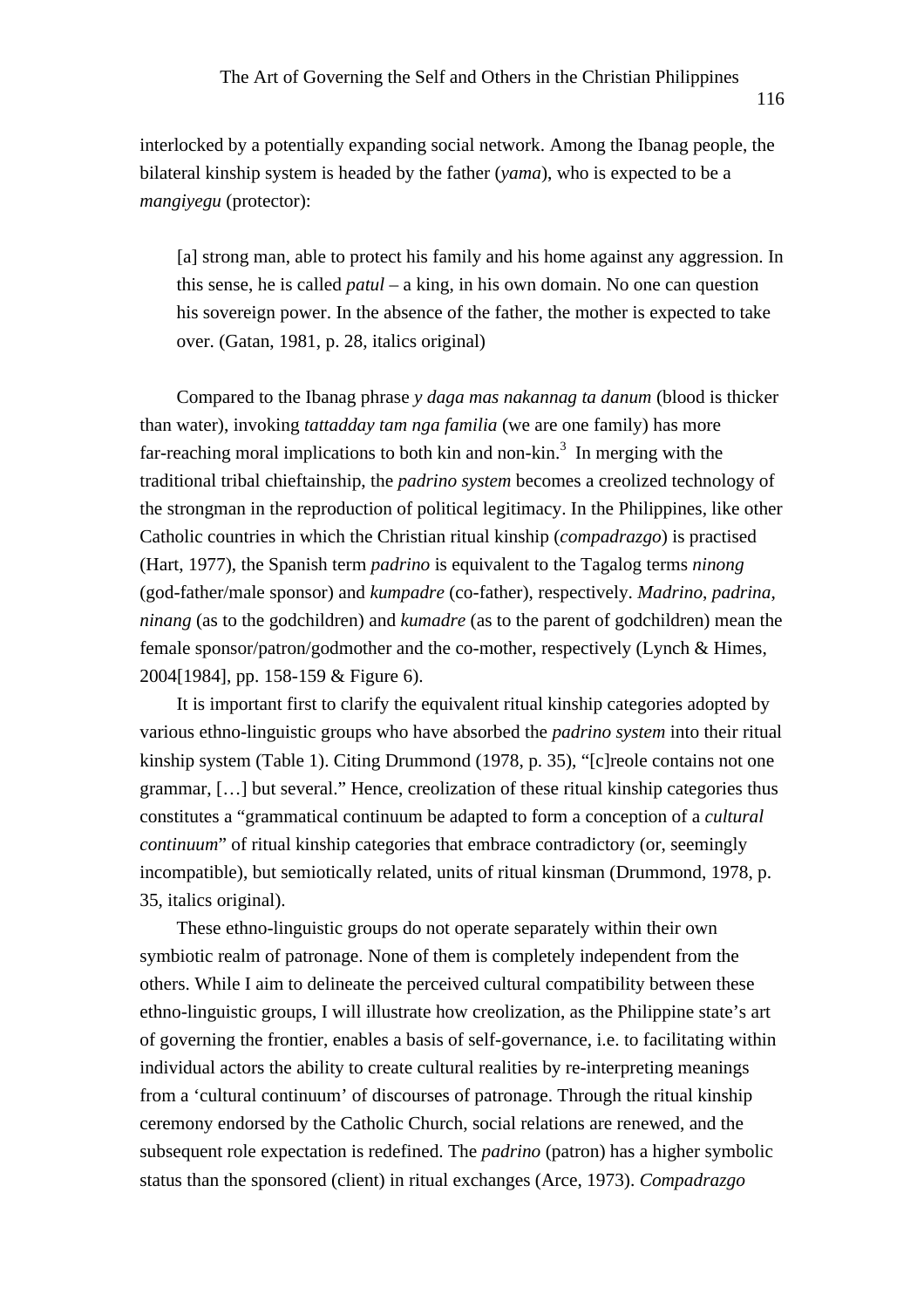(ritual kinship) "is … often assimilated into patron-client relations" and commonly found in other non-Catholic societies as an ideological practice to legitimize social inclusion and exclusion for community building (Bloch & Guggenheim, 1981, pp. 377 & 385 n.2). In Cagayan, it is common to hear businessmen and politicians address and greet their concerned counterparts as *pare* or *mare* to denote a sense of 'we-ness' – this is a creative (ab)use of *compadrazgo* for establishing social networks and suiting individual needs (Parkin, 1980). The following ethnography substantiates this observation.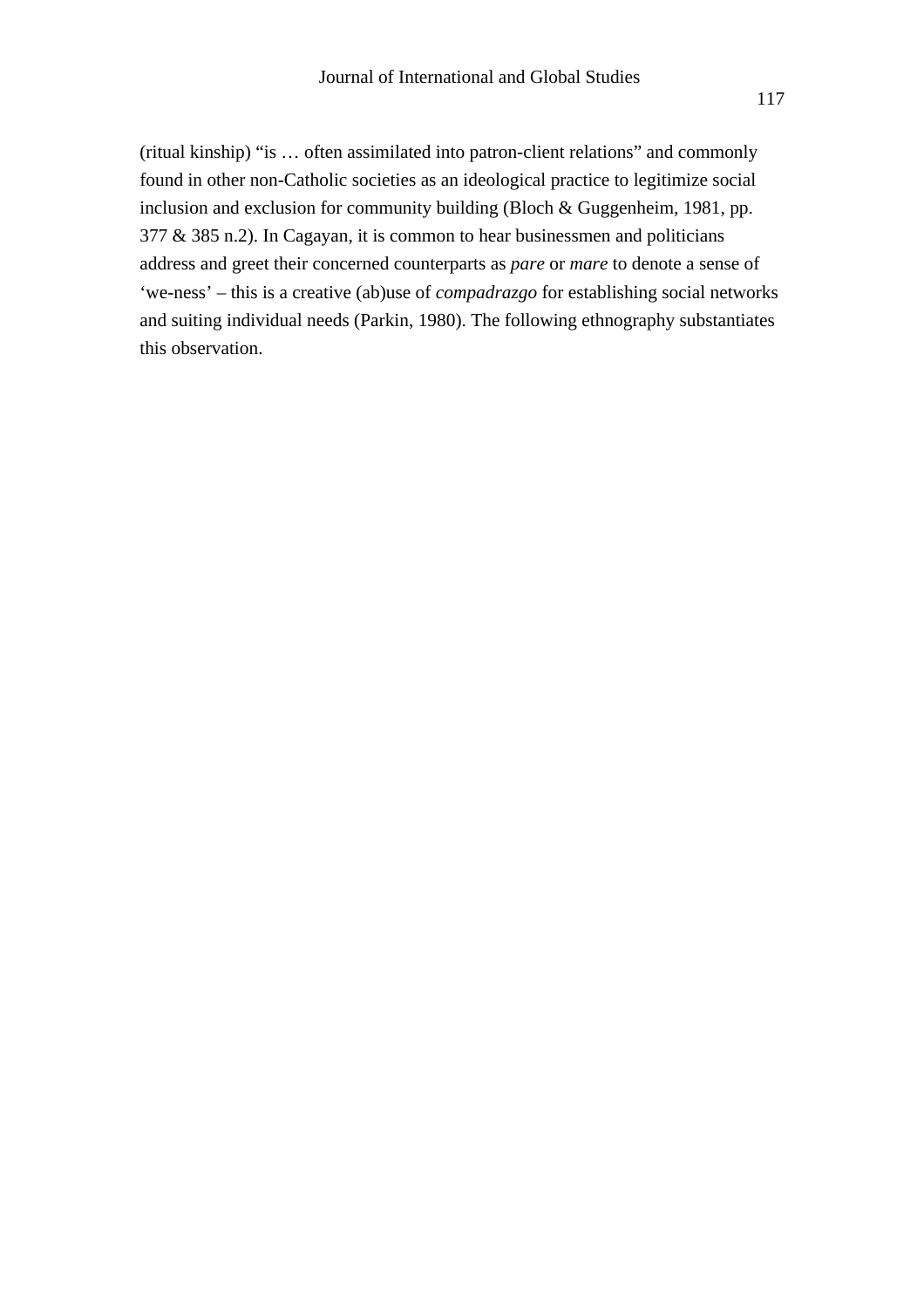| <b>Tagalog</b>       | <b>Spanish</b>                                         | <b>Hokkien</b>                                                              | <b>Mandarin</b>     | <b>Chinese</b><br><b>Characters</b> | <b>English</b><br><b>Translations</b> |
|----------------------|--------------------------------------------------------|-----------------------------------------------------------------------------|---------------------|-------------------------------------|---------------------------------------|
| kumpadre/<br>pare    | compadre                                               | kiat-pai-hia-ti jiebai xiongdi                                              |                     |                                     | co-father                             |
| kumadre/mare comadre |                                                        | kiat-pai-tsi-m   jiebai zimei<br>еi                                         |                     | 姊                                   | co-mother                             |
| ninong               | padrino                                                | kueh-bei                                                                    | qifu                |                                     | godfather                             |
| ninang               | madrino                                                | kueh-mu                                                                     | qimu                |                                     | godmother                             |
| Ina-anak             | ahijado/a#                                             | kueh-gin-a                                                                  | qiernü              | $\star$                             | godchildren                           |
| kinakapatid          | $\P$                                                   | kueh-hia-ti-tsi<br>-mei                                                     | qixiongdi<br>zimei  | 姊                                   | god-sibling                           |
| <b>Tagalog</b>       | <b>Ibanag</b>                                          | <b>Ilocano</b>                                                              | <b>Itawes</b>       |                                     | <b>English</b><br><b>Translations</b> |
| kumpadre/<br>pare    | kumpari                                                | compadre\$                                                                  | kumpari             |                                     | co-father                             |
| kumadre/mare kumari  |                                                        | comadre\$                                                                   | kumari              |                                     | co-mother                             |
| ninong               | nangana/<br>namallao@<br>'ninung                       | ama ti<br>buniag/<br>ninung                                                 | kanganak            |                                     | godfather                             |
| ninang               | nangana/<br>namallao@<br>ninang                        | nanang ti<br>buniag/<br>ninang                                              | kanganak            |                                     | godmother                             |
| ina-anak             | ina-anak/<br>naballao/<br>inana ta<br>kristiyano       | barok ti<br>buniag (male)<br>balasangko ti<br>buniag<br>(female)            | inanak              |                                     | godchildren                           |
| kinakapatid          | wawagi ta<br>santa<br>Iglesia/<br>wagi ta<br>kristyano | manong/<br>manang/adik/<br>$ating+$ /<br>kabsat ti<br>$bunyag$ /<br>kabagis | wahi kang<br>simban |                                     | god-sibling                           |

Table 1: Considered Equivalent Ritual Kinship Terms by the Cagayanos

Keys:

# Rarely used. Gender differentiation: *ahijado* (god-son); *ahijada* (goddaughter).

\* Gender differentiation: *kueh-ga*; *qier* (god-son); *kueh-tsa-mo-a*; *qinü*;

(goddaughter).

¶ Not used at all.

@ *Naganan/namallao* is used to address the sponsors during the actual ceremony. The godchildren address their godfather as *tiyu* (uncle) and godmother as *tiya*  (auntie). Other equivalent terms for godparents are *ulitag* and *pakiaman*.

\$ Usage extends to siblings of co-sponsors and their spouses (Jocano, 1982: 117).

+ *Manong* and *manang* are used to address older male and female god-siblings.

*Adik/ating* is for younger god-siblings regardless of gender.

Source: Author's field research on kinship terms (2003-2009).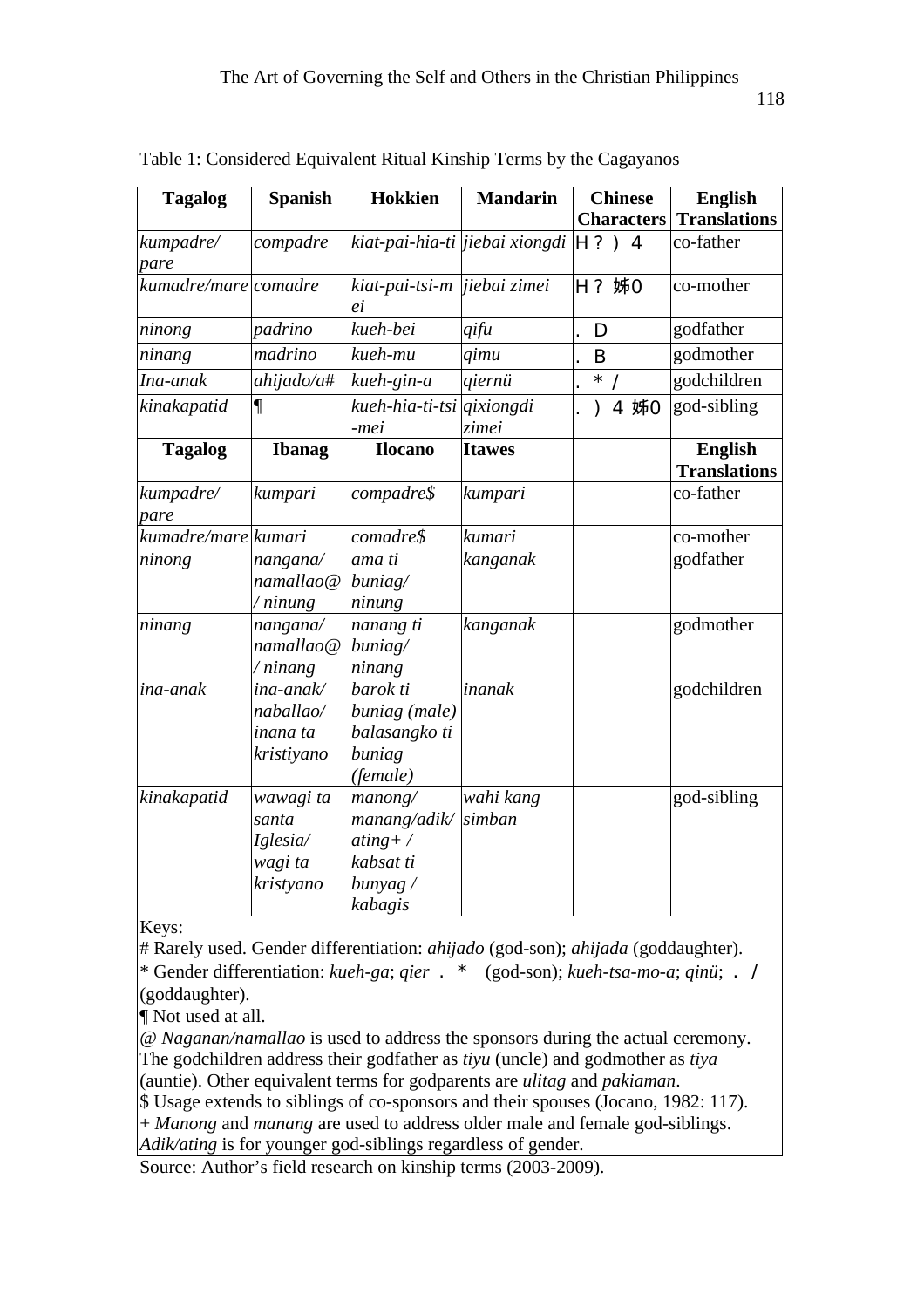#### *Reinventing a Good Man (Mabait na Lalaki): An Ethnography*

A vibrant culture of entrepreneurship can not develop without "economic personalism," as an entrepreneur not only has an economic role but is also an agent-broker who represents, maximizes, and creates gains for his or her connections or networks (Anderson, 1969). In Tuguegarao, Alejandro Chua and Noynoy Ty<sup>4</sup> have enjoyed friendship and a close business partnership over the past six years since Alejandro has been the sole supplier of pancit (egg noodles), bihon  $(\#\%)$  mifen, rice vermicelli) and misua (米線 mixian, flour vermicelli) to Noynoy's new business venture, a restaurant with a *panciteria* section (a local eatery which specializes in Tuguegarao-style fried noodle dishes<sup>5</sup>) on Tuguegarao's busiest street. Alejandro is an elected leader of the local chamber of commerce. He is also well known for his industriousness, generosity, and benevolence. Noynoy is a migrant entrepreneur, newly arrived in Cagayan. After working for his Chinese father's restaurant in Manila for many years, he wanted to establish his own business in a new environment. His distant relative in Cagayan referred him to Alejandro for help. Based on trust and endorsement from the referee, Alejandro used his connections and influence to help Noynoy to secure his business licence. Moreover, he often offered him "friendship price" and low-interest credit. In return, Noynoy patronizes the grocery store of Alejandro's son, Juan. The store is the sole supplier of cooking oils and seasonings, as well as other ingredients for Noynoy's restaurant. The two families have become close to each other in business. The businesses have progressed and Noynoy is doing very well in the eyes of many businessmen in town. Apart from his own business, Alejandro also helps his children's businesses and his wife's newly established meat-processing business. As the workload is heavy, Alejandro employed one of his nieces to be in charge of the routine deliveries to Noynoy's restaurant and *panciteria*, thinking that the new staff would find it easy to adapt to the already routinized dealings with Noynoy's business.

However, things began to go wrong from this point. Noynoy started to realize that he had to pay increasing amounts for Alejandro's deliveries. The amounts reported were becoming greater and greater. As Noynoy valued the friendship and previous help offered by Alejandro, he kept silent for several months of transactions. On Alejandro's side, unlike before, he noticed that Noynoy had not paid for his deliveries but demanded more and more supplies, which was interpreted by Alejandro as *kuripot* (stingy): doing very well yet refusing to pay debts. Both Alejandro and Noynoy started to suspect that the other was taking advantage of the shared friendship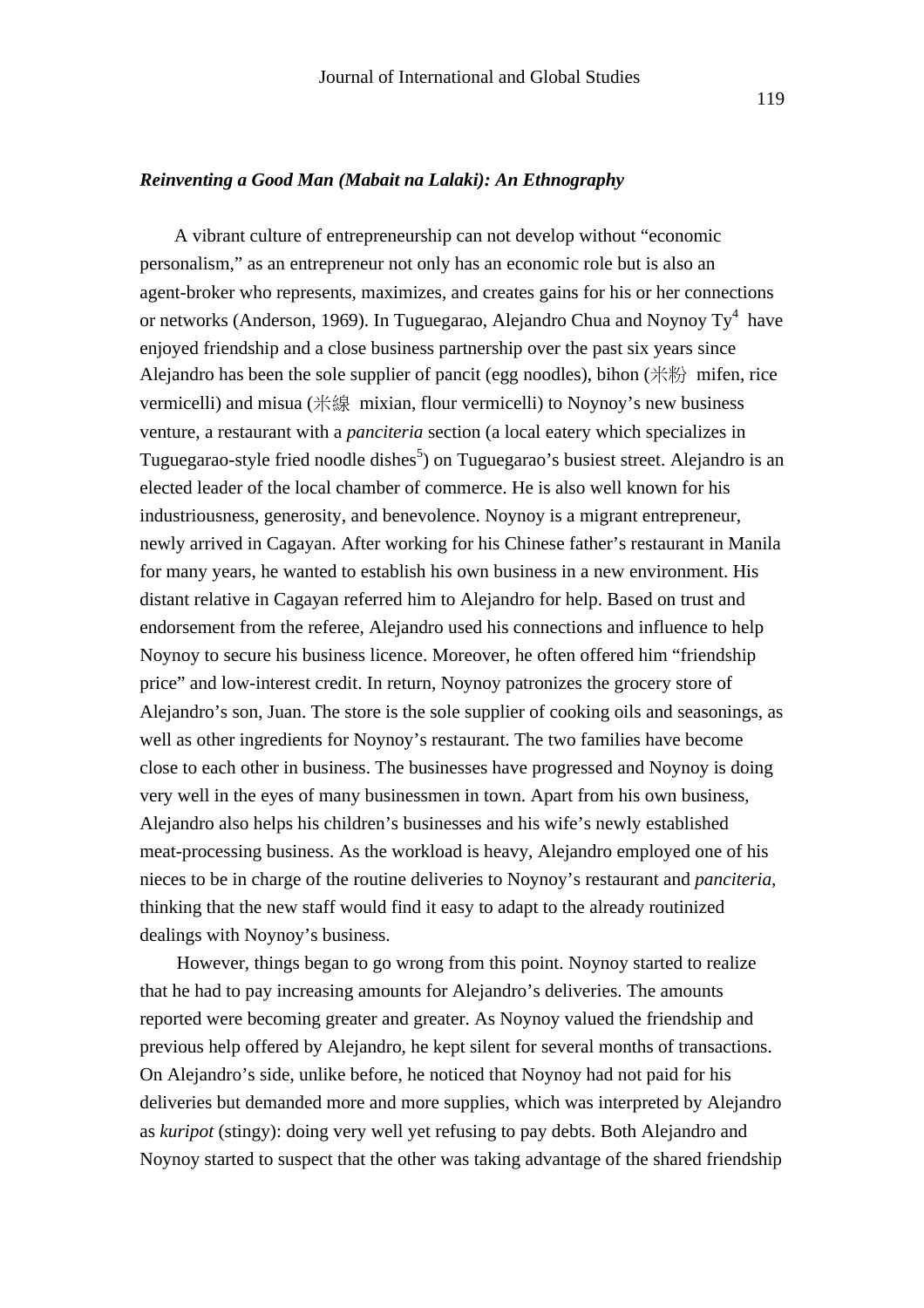and trust. Bitterness grew on both sides. In a telephone conversation, when Alejandro asked Noynoy to clear the debts, Noynoy asked for a price reduction. The discussion did not go well because both sides felt insulted when Alejandro commented on Noynoy's stinginess and Noynoy asked why Alejandro had become greedy (*swapang*). Both sides failed to come to a proper solution to resolve their problems with each other. What made the situation worse was when Alejandro was encouraged by a good friend who was a lawyer to sue Noynoy for not paying his debts.

Caught in the conflict between his father and one of his closest business partners, Juan went to investigate the issue. Juan eventually found out that it was Alejandro's newly employed staff member who had created the anomalies in the accounts and deliveries by lining her own pockets. Alejandro and Noynoy then cleared up the misunderstanding, but because of the charges filed by Alejandro against Noynoy, Noynoy was 'extremely hurt inside' (*masakit na masakit ang loób*) and refused to talk to Alejandro. In a telephone conversation, Juan asked Noynoy about the issue, and he told Juan in despair, 'Why does your father sue me? We had been together for years. Do I look like a thief? *Yi mo-leong-sim<sup>6</sup>* [He has no good conscience]!' Noynoy felt insulted because of Alejandro's decision to sue him, which implied that Noynoy did not want to pay his debts. To Noynoy, Alejandro was ungrateful (*walang utang na loób*) because although Alejandro helped Noynoy very much, Noynoy had been patronizing his son's business since he had come to Tuguegarao. Alejandro felt it was unnecessary to apologize to Noynoy because of *min-zi* (*mianzi*, face, or in Tagalog, *mukha*) and said that he had already withdrawn the case and that he would continue to give good offers to Noynoy. However, bitterness on the part of Noynoy drove him to look for other foodstuff suppliers directly from Manila. He wanted to change suppliers.

Juan was sensitive about the change of relationship between the two families since the misunderstanding. He also learned from his business friends that Noynoy was looking for alternative suppliers. After consulting with his mother on the matter, and considering the relationship between the two families, Juan decided to nominate Noynoy and his wife as his wedding's *kueh-bei-kueh-mu* (qifu qimu, sponsors)<sup>7</sup> or in Tagalog, *ninong* and *ninang*. He told Noynoy that it was the Chua family's sincere invitation to start a new phase in their relationship with the Ty family. Seeing it as an honour – a token of reconciliation from Alejandro, Noynoy was pleased to accept the invitation.

At the wedding ceremony, inside the largest cathedral in Tuguegarao, Alejandro and Noynoy came together and shared the fact that they were now as close as brothers because they were *kumpadre* (co-fathers) or in Hokkien, *kiat-pai-hia-ti* ( *jiebai xiongdi*, ritual brothers). Noynoy praised Alejandro for having a son who is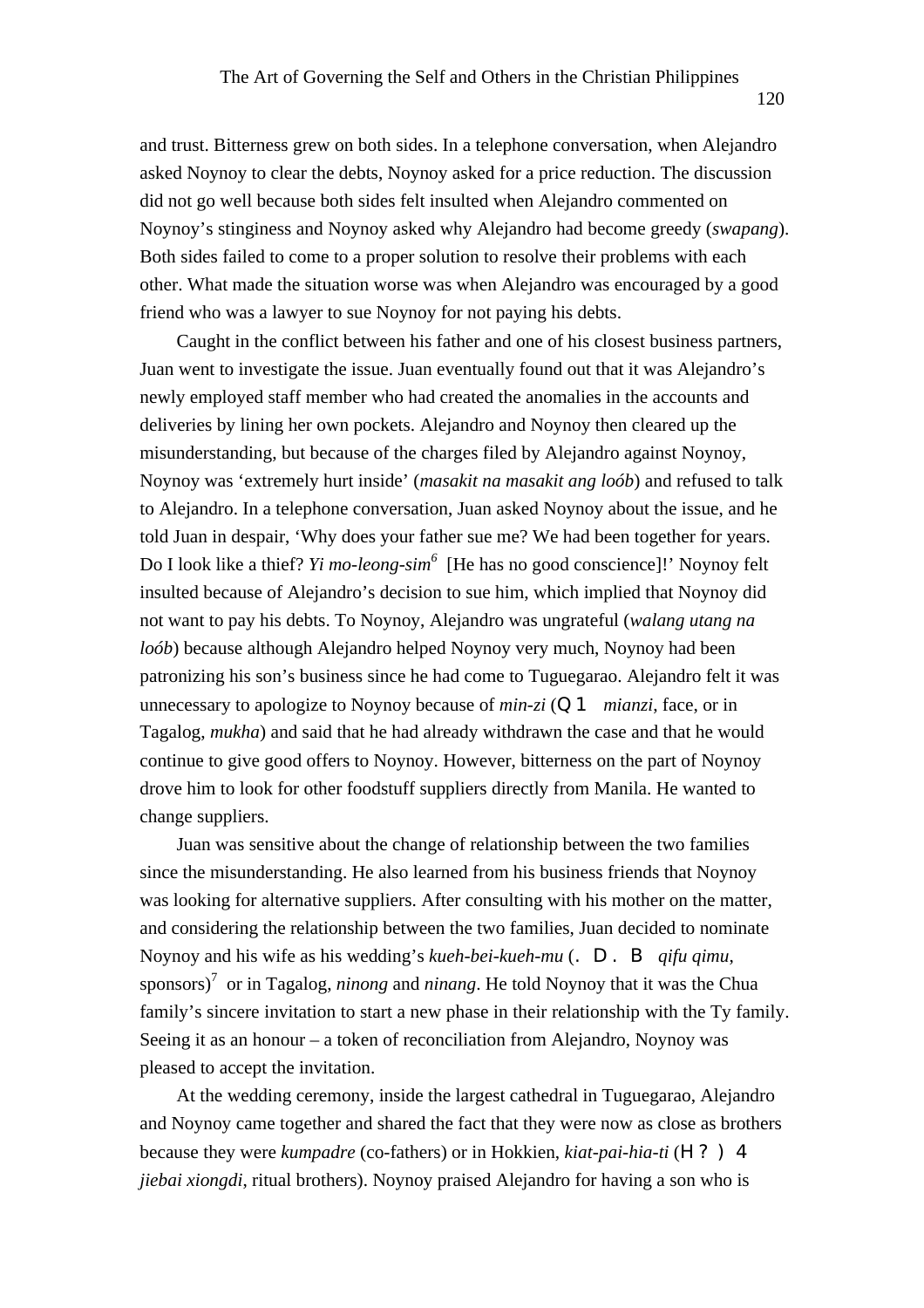*mabait* and *magandang loob* (meaning good, humane, kind, and generous in Tagalog) and *ko-yi* (meaning good, well-behaved and kind in Hokkien). The sponsors were mostly Alejandro's close family members and friends, including a few notable figures in Tuguegarao, such as the mayor. As a non-family member, Noynoy was still seated with the Chua family at the dinner reception. The ceremonial event helped to sweep away the bad feelings between Alejandro and Noynoy. In this particular episode, Juan acted as a go-between, mending the relationship between his father and his closest business partner by practically using the *padrino system* as an honor system – nominating the Ty couple to be one of the wedding sponsors. Originally, Noynoy was a good friend to Alejandro and a business partner to Juan, but the wedding ceremony pulled him closer to the network center of the Chuas by recognizing and honoring him as a ritual kinsman, and positioning him within the inner circle of the social universe of the Chua family. In this particular wedding ceremony, the Chuas made use of the *padrino system* by nominating Noynoy Ty as a ritual kinsman.

Against the backdrop of previous misunderstandings between Alejandro Chua and Noynoy Ty, the Chua family's decision to nominate Noynoy as Juan's wedding sponsor was re-interpreted as a token of reconciliation offered by Alejandro to Noynoy. This reconciliation would not have been possible without Alejandro's ceremonial endorsement of the godfather-godson relationship between Noynoy and Juan. Through ritualizing the patron-client relationship between Noynoy and Juan, Noynoy and his wife were given an equal symbolic status as the co-parent of Alejandro and his wife. However, at that moment, Noynoy himself knew well that the nomination mainly served as a token of reconciliation by granting him a seemingly equal status with Alejandro. In reality, the nomination was intended to mend the patron-client relationship between Alejandro and Noynoy. Alejandro's superiority as the common patron of Noynoy, and his son, Juan, was affirmed at Juan's wedding ceremony.

Drawing from this case, I want to highlight the creolized nature of the discourse of patronage: the interpretation of the meanings behind the nomination of the wedding patron as a creative enterprise. In order to make a meaningful interpretation of the nomination act, one should delve into the specificities of the life histories of the parties involved. Based on the situational necessities of the involved parties, the nomination successfully rescued a faltering patron-client bond. In this case, Filipino patronage provided a timely platform from which to create a new phase in the relationship between the Chua and the Ty families. Thus, the above ethnography informs an archetype of, in Parkin's (1980) terms, "creative abuse" of the *padrino system* found in the Cagayan Valley. I selected a Chinese-Filipino case with the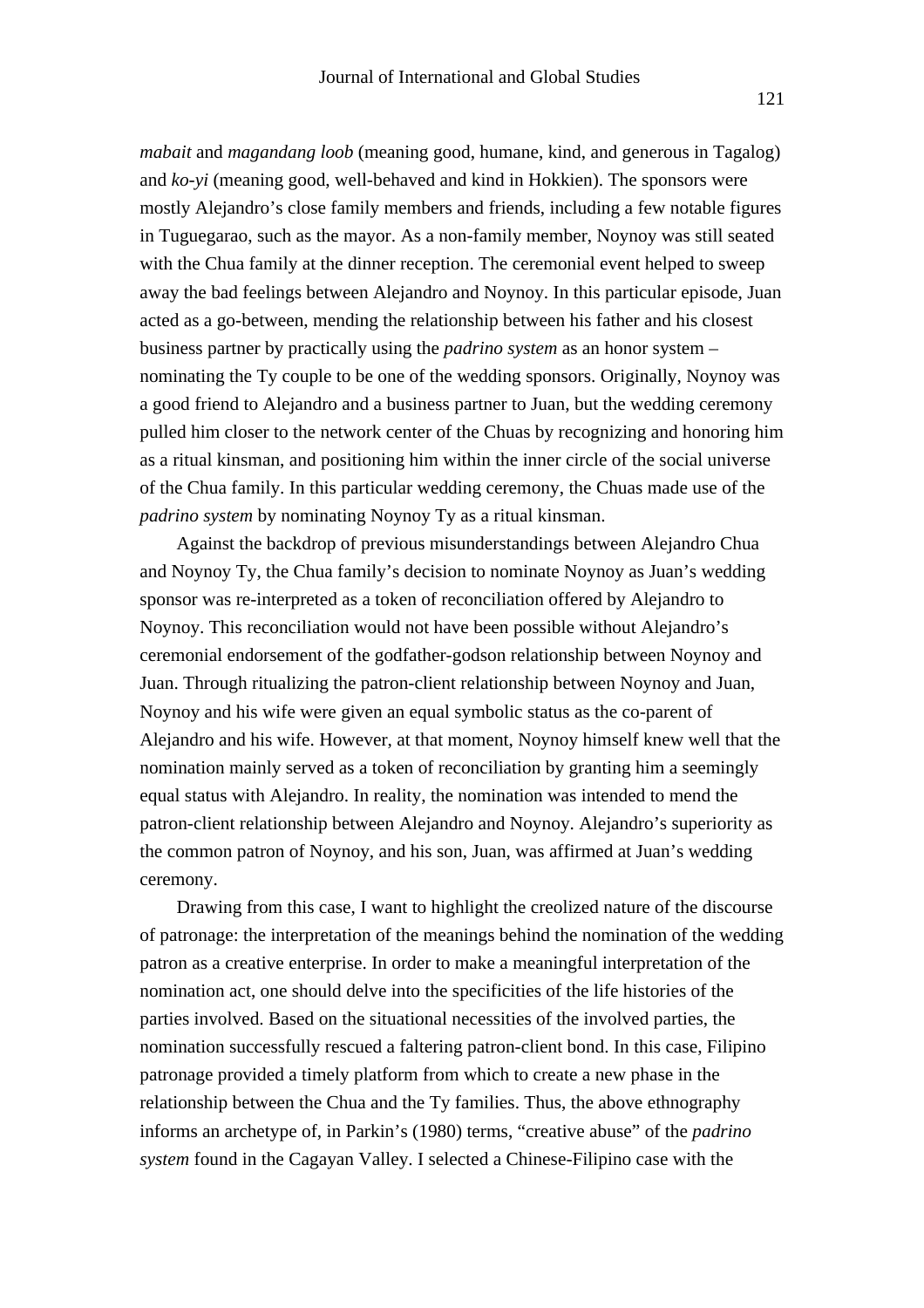intention of displaying the creolized nature of this power/knowledge system in contemporary Filipino society.

Three features of the *padrino system* are worthy of further attention. First, the *padrino system* is an interest-coordinating system. With its hierarchical structure between the patrons and clients, both parties seek their own interests. Secondly, it is an honor system based on frequency and depth of interactions (Bourdieu, 1966, pp. 197-198). The closer an individual is cognitively located to the designated ego-self within the circular orbited network, the more prestige/honor is enjoyed by this individual. If the ego-self is a renowned individual, the amount of prestige/honor would increase accordingly. In short, the *padrino system* is a honor system in which the interacting actors within the social network enjoy a collective self-esteem, *amor propio* – "an emotional high-tension wire that girds the individual's dearest self, protecting from disparagement or question the qualities he most jealously guards as his own best claim to others' respect and esteem" (Lynch, 1970, p. 16). It is the sensitivity to the norms of good behavior that preserve one's acceptability among others and the sensitivity to personal affront by preventing embarrassment or shame (*hiya*). Thirdly, the symbiotic ingredients of the *padrino system* inform the specific yet delicate logics that actors must tactfully manipulate in order to maintain the Filipino ideal type of social acceptance: smooth-interpersonal-relations (SIR). Accordingly, SIR is constituted by (1) *pakikisama*, meaning 'sympathetic companionship', "concessions" or "giving in" or "yielding to the will of the leader or majority so as to make the group decision unanimous" (Lynch, 1970, p. 11). (2) The practice of using euphemisms in language marks a trait of the Filipinos to cushion the feelings of the person affected. (3) Use of go-betweens as a way of preserving and restoring smooth interpersonal relations by avoiding loss of face or shame (*hiya*) and to remedy an existing state of conflict and tension by sensitively replacing shame, embarrassment, affront, and uncomfortable feelings with honor (*puri*) (Lynch, 1970, pp. 15-17). Undoubtedly, Juan played a successful role as the go-between, consoling Noynoy by honoring him as his family's *padrino*. By doing this, Juan has won the praise of Noynoy as someone who is *mabait*, *magandang loób* and in Hokkien, *ko-yi*, which are all regarded as the virtues of being a good person (B. J. T. Kerkvliet, 2002[1990], p. 177).

Cutting across kinship, ritual kinship, friendship, patron-client relationship, and other social relations, the *padrino system* actually means more than *compadrazgo*. Its essence remains the practical rules of interaction between the political elite and the masses. The *padrino system* thus entails reciprocal exchanges between actors whose give, take, and return are governed by a complex set of codes and practices, which specifically define the roles, statuses, and expectations of the actors positioned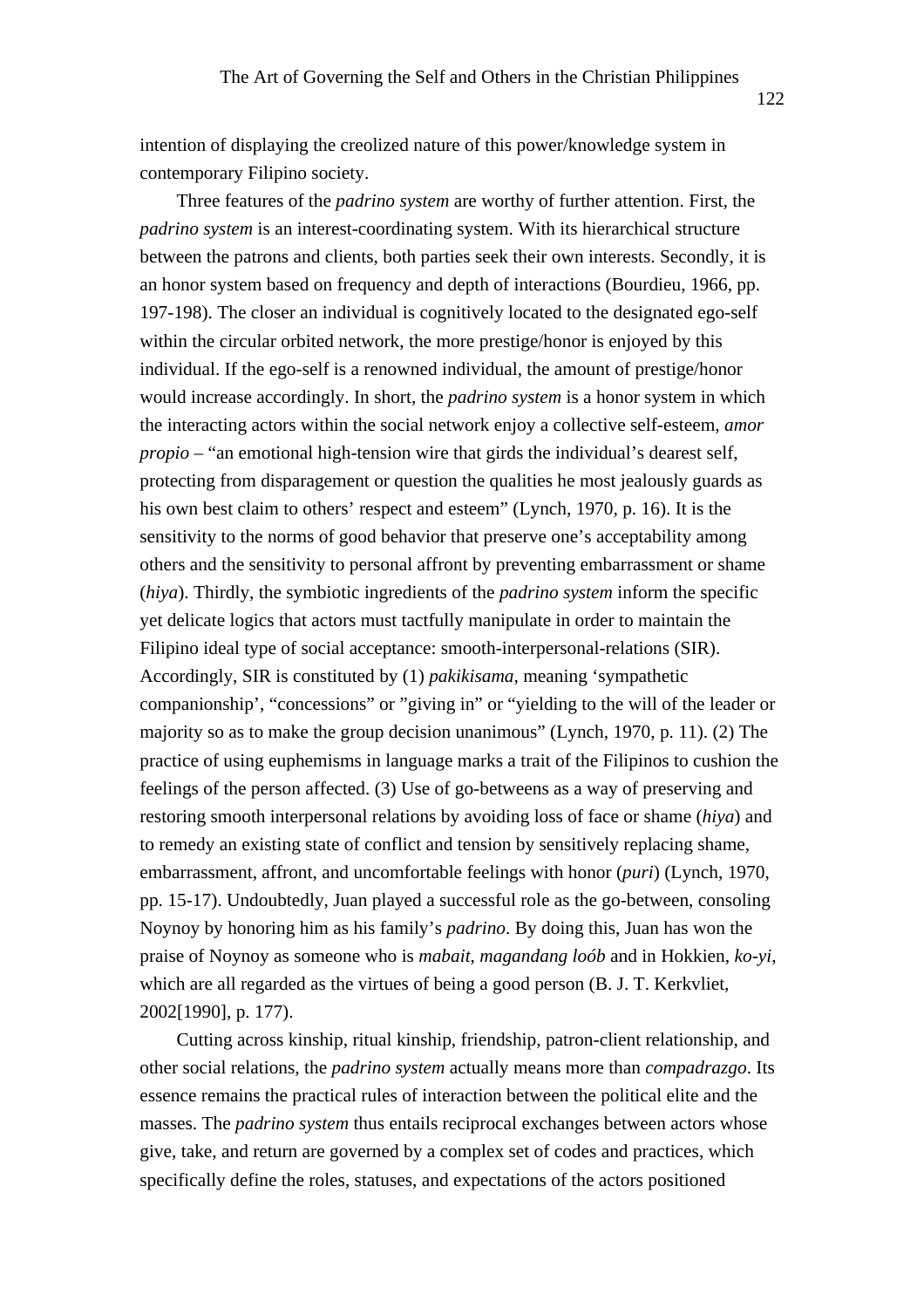differentially in each other's subjective imagination (Lynch & Himes, 2004[1984]). Perceptually, the strongman is the person who manages to occupy the most superior status in a constellation of criss-crossing social networks in which he engages; he is the ultimate *padrino*. While he is continuously glorified by honor as the *padrino* in numerous life-events and communal ceremonies and rituals, he is obliged to reward his followers and sometimes sacrifice himself in exchange for their loyalties. The *padrino system* is a set of moral codes that govern exchange and interdependency that provide individuals with roles and expectations to negotiate for qualitatively different objects. Gifts, favors, services, and financial rewards are given out in exchange for political support. Every three years since 1988, elections have been a routine event during which one's political influences as the *padrino* can be attested and proclaimed. Through elections, fiestas, municipal beauty contests and other similar ceremonies and life-event rituals, the codes and practices of the *padrino system* have been reproduced.

To illustrate the *padrino system* pictorially, imagine that a piece of stone is thrown into a pool of calm water. From the center point, where the stone reaches the water, rings of ripples radiate outward to the peripheries. As a ripple moves further from the center, it becomes weaker. Ripples close to the center point are stronger. Using this pictorial metaphor to depict the pattern of social relations in rural China, Fei (1992, p. 60) coined the phrase, "the differential mode of associations." Social relations are patterned as outward radiating orbits that circle around the ego-self, prioritizing associations according to the differential proximities to the centre, and forming a circular onion-like network of connected individuals who play a range of different social roles – the ego-self's "social universe." Applying this typology in the Philippine context, bilateral family members and kinsmen are located at the most inner circle;<sup>8</sup> next would be the ritual kinsmen, and then neighbors and friends. Although the positioning of personal associations is believed to be orderly patterned spatially, in actual situations, individuals are said to be moving sometimes closer and sometimes more distant from the ego. Both involved and observing parties can create different interpretations with respect to the individuals and their respective movements.

Although the *padrino system* resembles the features subscribed by "the differential mode of association," it is, in addition, a power/knowledge system. The *padrino system* involves a range of structural roles, a pool of moral codes and options of social practices that enables actors to negotiate and reinvent meanings in lived situations. The *padrino system* allows individuals who occupy different structural positions in the circular orbits to cut across others' social universe and move along the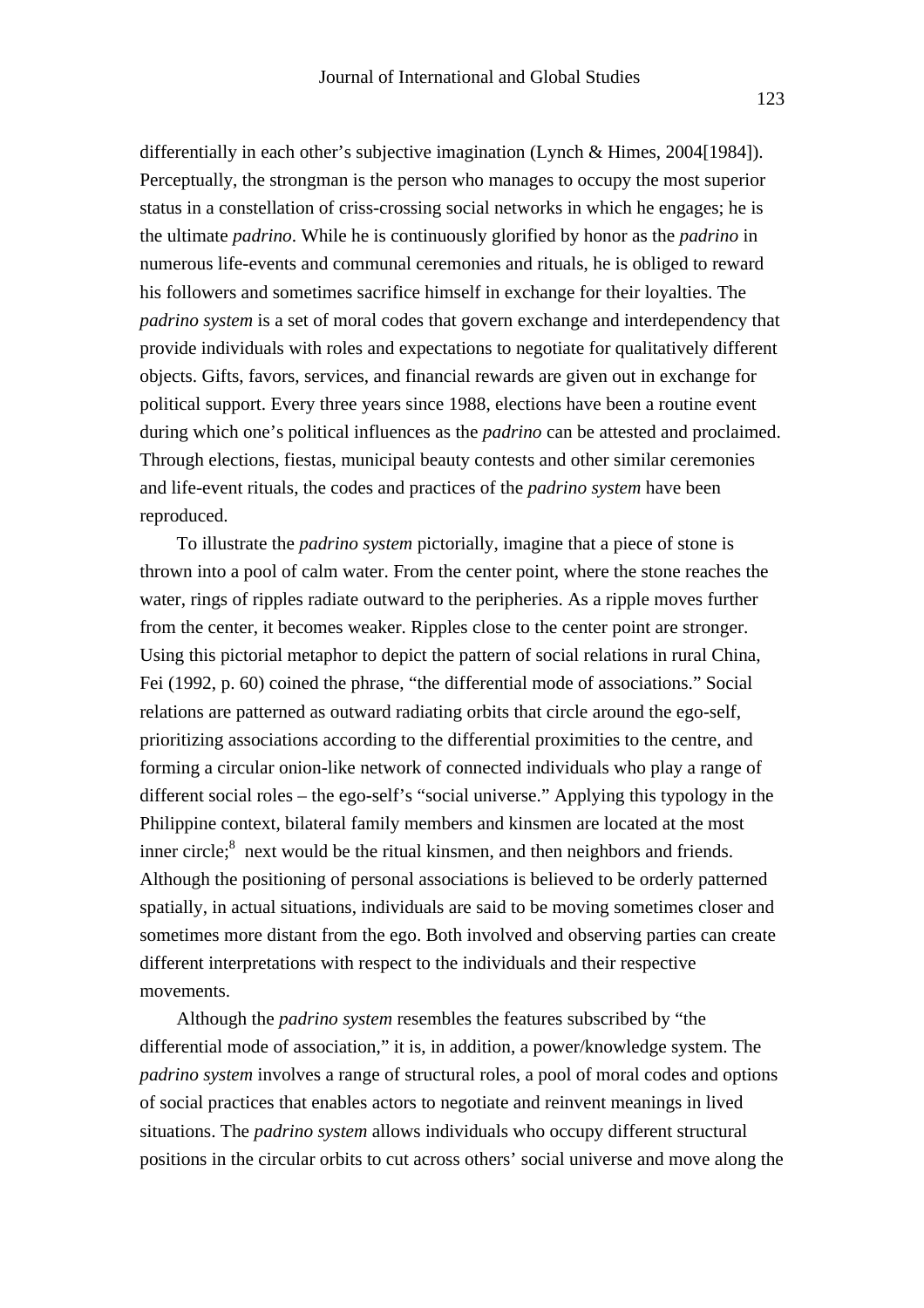proximity to the ego-self. In other words, Filipino kinship, ritual kinship and friendship are the social practices that generate (multiple) symbolic meanings. These constitute the moral force that governs the reciprocal exchange which radiates throughout a constellation of multi-ego-centered criss-crossing social networks. In Cagayan, the *padrino system* works both inside the family and between non-kinsmen. The family head usually enjoys a superior status to other clansmen in political, economic, and social affairs. Although debates and disagreements are allowed within the family, the final say of the family head is still respected. The family head controls most of the resources, thus ensuring that s/he is the most influential of the clan, enabling her/him to serve as the sponsor and patron of most life-event ceremonies and rituals of the kinsmen. Yet the *padrino system* goes beyond the boundary of the kin group (*angkan*). Its capacity is also effective to non-kinsmen.

Among different ethno-linguistic groups, one's cousin (*kasinsin*) and co-mother/father (*kumadre/kumpadre*) are often called 'brother/sister' (*kapatid*). Within the hierarchical social structure, a set of symbiotic codes and social practices governs the reciprocal interactions between the ego-self and the connected actors positioned differentially in the ego's onion-like social networks. These codes and practices serve as the shared internal system of meanings to signify and decode interactions and exchanges between different positions in the social structure, e.g. parent and child, godparent and godchild, and patron and client. It is therefore the mortar that cements the ego-self and other actors together which forms the whole constellation of criss-crossing circular orbits of social relations that connect across the strongman's bailiwick.

The Cagayan province has twenty-eight municipalities and one component city – Tuguegarao. The strongmen occupy official positions such as that of provincial governor and mayor, allowing him/her the governmental authority to implement law, maneuver funds, administer the local police force, and execute policies and projects in the designated jurisdictions. Imagine seven stones being thrown together into the same pool of calm water. One sees seven political centers of outward radiating force collide and coalesce, forming the contours of their bailiwicks. This is a picture that depicts a discursive field of power contest and mutual encroachment, as well as juxtaposition of interpretations and meanings. Add in the daily interactions and routine exchanges of ordinary inhabitants, and the splashes of ripples with lower velocity criss-cross the ripples of the strongmen. Hence, the existence of competing strongmen, measures such as surveillance and coercion, as well as intimidation have to be also ensured in order to maintain effective control.

On the one hand, the *padrino system* entails a benevolent dimension of the strongman as the all-providing patron who controls and distributes the most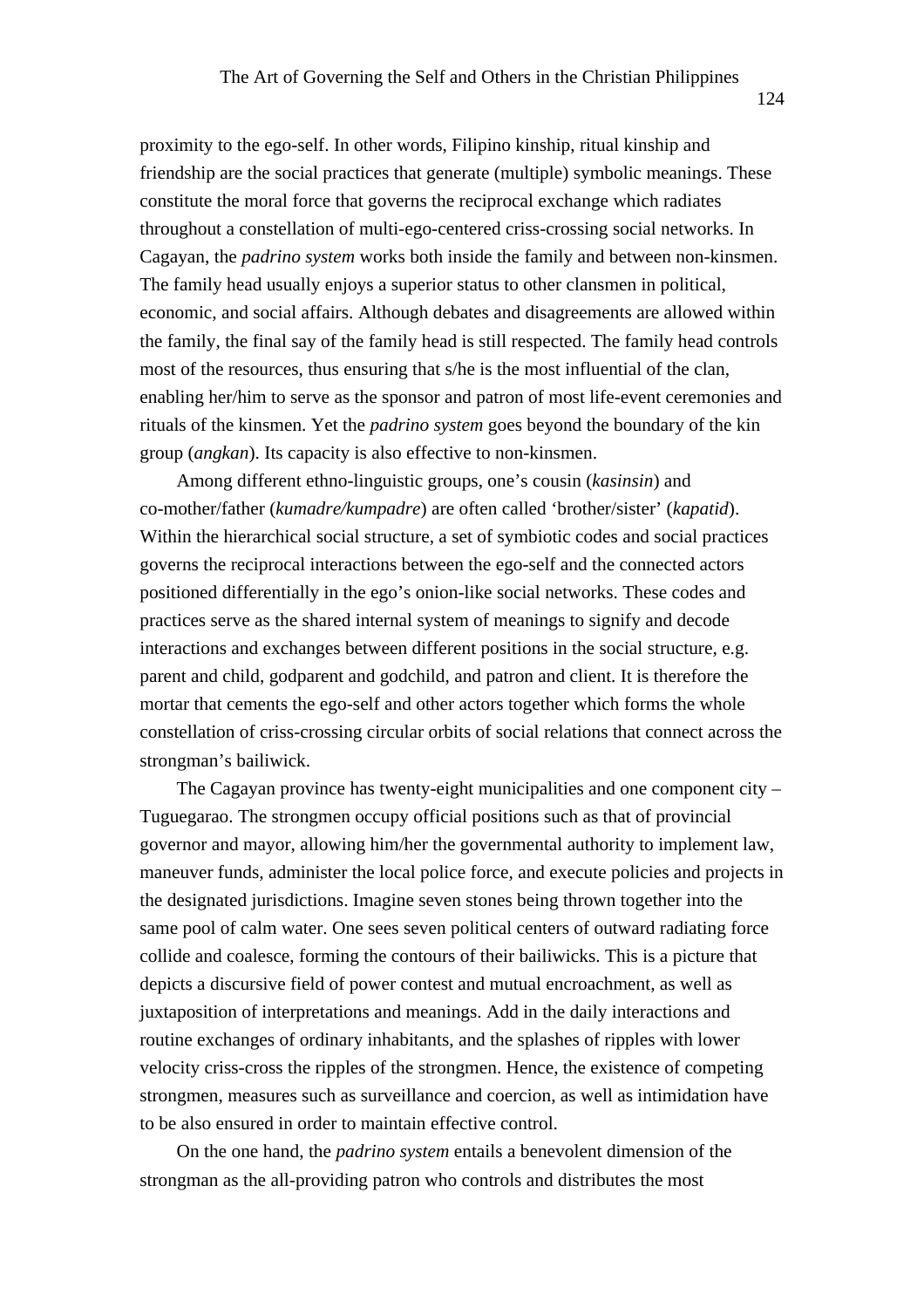substantial amount of resources in the bailiwick. On the other hand, it also enables the strongman to penetrate into the coercive state apparatus (e.g. police aides as personal bodyguards), even including the aides into the strongman's circular, layered personal social network. This enables him to exercise physical force as a potential threat to weaken the capacity of adversaries by instilling fear in order to elicit subordination. The *padrino* therefore has a coercive face. This often Janus-faced style of strongman politics requires the maintenance of reciprocal circulations (the art of governing the self and the selves of others), which commonly hinges on the Tagalog ideas of debt of gratitude (*utang na loób*).

#### *Utang na Loób***: The Art of Governing the Self and Others**

'Ang pagtanaw ng *utang na loób* ay may lalakip na pananagutan. Tama o mali? [Acknowledging a *debt of gratitude* has a corresponding responsibility. True or false?]'

Test question used in the Philippine elementary schools<sup>9</sup>

The ethics of *utang na loób* include the ways in which the self and others may be imagined, related, and ordered in reciprocal terms. Is this unique to the Philippines? No, Kaut clarified that

> [t]he principles and mechanics of this system [*utang na loób*] are by no means unique to Tagalogs but are found as well among other ethno-linguistic groups in the Philippines and seem to be variations on a structural theme implicit in value organizations from Tikopia to Japan, to Vancouver Island, to Classical Greece – and not unheard of in Washington, D.C. (Kaut, 1961: 256)

For instance, in Cagayan, the Tagalog ethics of *utang na loób* share four similar features with the Chinese ethics of *lin-qing*. The first similarity is that both symbolize a system of reciprocal obligations. Secondly, *utang na loób* is commonly translated as "debt of gratitude" or "debt of prime obligation," for *utang* means 'debt' and *loób* means 'inside of something'. *Lin-qing* is translated as 'human sentiment', 'human feeling' and 'human obligation.' All of them refer to a subjective emotion/feeling of obligation and indebtedness, internally created within another person through an unsolicited presentation of services, gifts, favors, honors, and other considerations.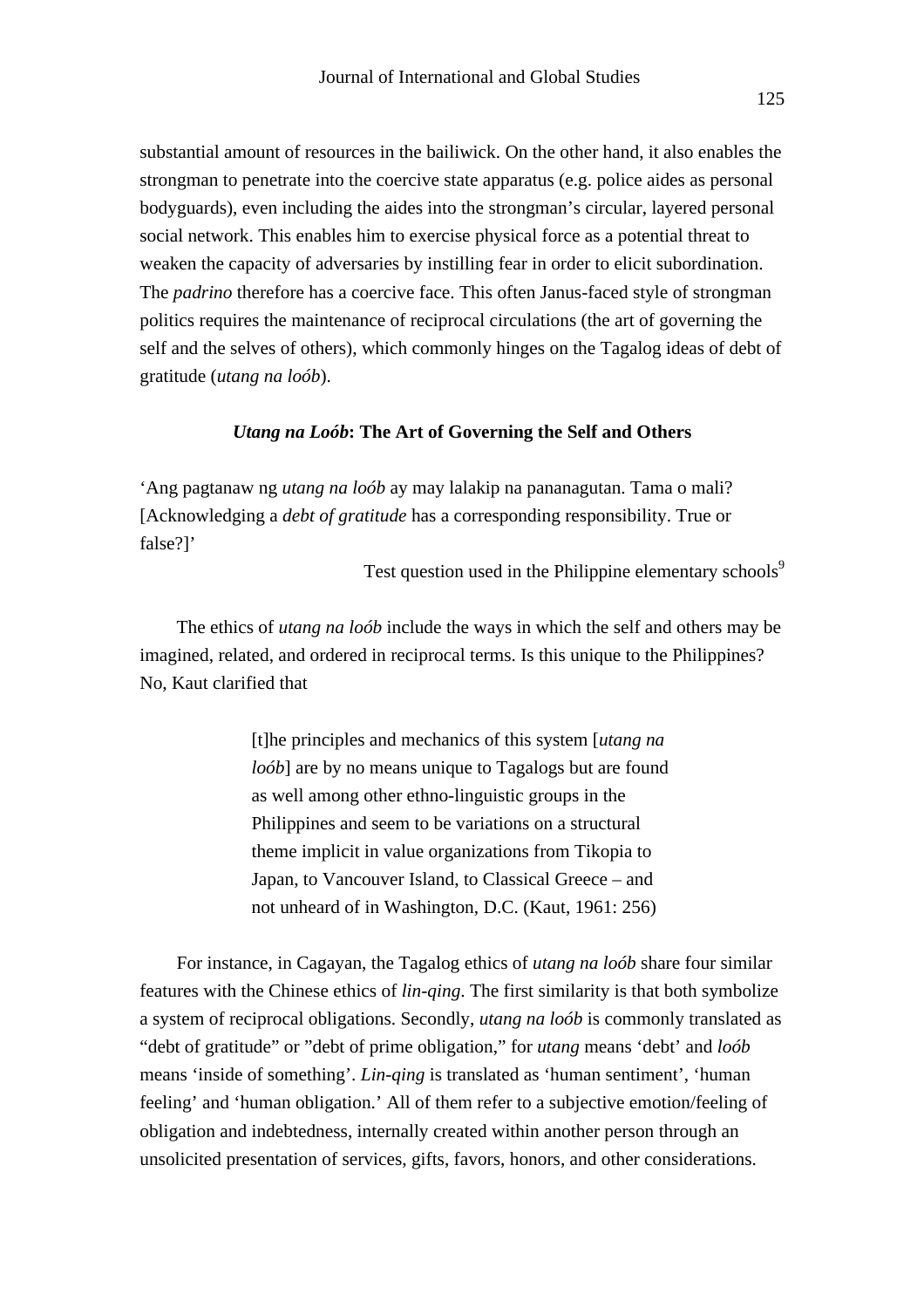Thus, *utang na loób* and *lin-qing* compel the recipient to return the favor after receipt because of the internal indebtedness. Thirdly, both refer to a set of norms and moral obligations which govern practices of exchange. These norms and moral obligations require the involved parties to keep in contact and continue to participate in future exchanges. Lastly, as an extended usage, both can be regarded as a kind of resource, in the form of favors and gifts, as well as honors, used in the medium of social exchange to establish social networks (Yan, 1996, p. 122). In this spirit, *utang na loób*  (debt of gratitude) is essential in establishing *pakikisama* (sympathetic companionship, giving-in, concession) and SIR as well as 'building public relations (PR) in politics.' In the same manner, *lin-qing* (human sentiment) is essential in order to establish *guanxi* (social relationship/connections) for the Cagayanos (Tables  $2 \& 3$ ).

The ethics of debt of gratitude allow people of different cultures to relate to each other despite their different ways of elaborating the idea in their own cultural terms. Being a good person is regarded, as in Goffman's (1983) words, as 'the interaction order' with the objective to live up to the expectation of being a grateful person. The ethics of the debt of gratitude are an indispensable moral guideline for building and cultivating personal relationships for the Filipinos. As reciprocal exchange is featured in all human interaction, before giving a gift or offering a service, one should consider the receiver's particular need. To be a good person is to be sensitive to what is inside the other person's mind and to his or her feelings. It is considered a compliment to be called considerate, kind, or compassionate (*mabait, magandang loòb, mabuting loòb*). There is a subtle structural difference between "debt of gratitude" (*utang na loòb*) and "sympathetic concern" (*pagmamalasakit*) in actual usage. In the context of a superior-inferior relationship, especially in patronage, *utang na loób* refers to the debt of gratitude embodied by the client after receiving help. *Pagmamalasakit* (showing sympathetic concern) is the moral obligation of a patron to show his compassionate support. Literally, it means surrendering a part of oneself in order to benefit another, causing some pain/hurt (*sakit*) to the giver in the process. A patron who is willing to make a sacrifice for his or her followers is highly regarded as displaying a moral virtue, which renders the client indebted forever.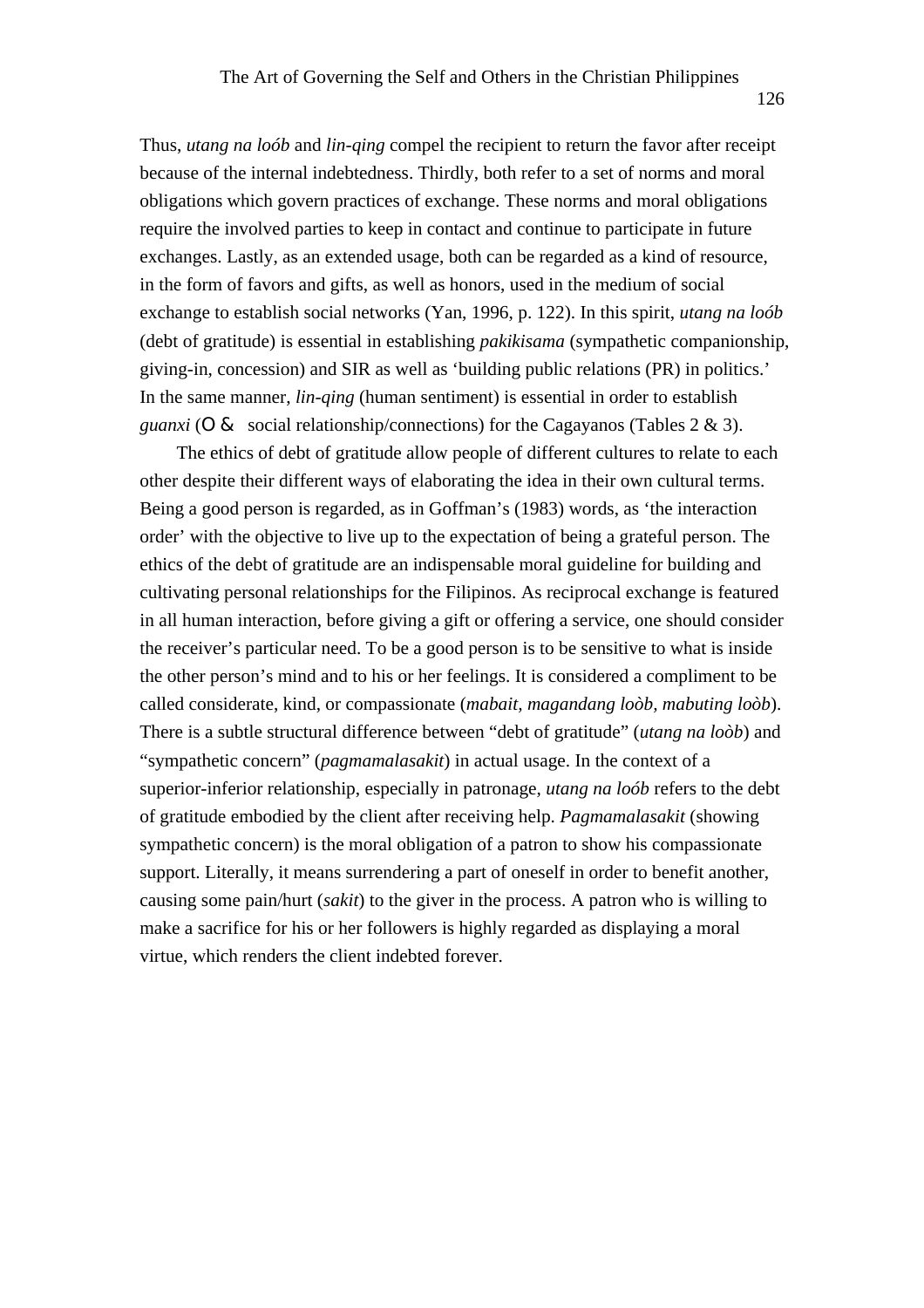| <b>Tagalog</b>                       | Hokkien#                  | <b>Mandarin</b>   | <b>Chinese</b> | <b>English</b>                                   |
|--------------------------------------|---------------------------|-------------------|----------------|--------------------------------------------------|
|                                      |                           |                   | characters     |                                                  |
| pakikisama                           | kuan-hei,                 | guanxi,           |                | sympathetic                                      |
|                                      | wu-lai-ki,                | youlaiwang,       |                | companionship/                                   |
|                                      | cup-lang-ying-s           | yuren             |                | relationship,                                    |
|                                      | iи                        | yingchou          |                | relationship-building.                           |
| walang                               | wu-kuai-piat,             | youguaipi,        |                | 懂weird, anti-social,                             |
| pakikisama                           | mui-a-ying-siu            | budong jiaoji     |                | unable to socialize                              |
| amor propio                          | min-kam,                  | mingan,           |                | sensitivity,                                     |
|                                      | zi-chuan-sim              | zizunxin          |                | self-esteem/respect                              |
| hiya                                 | kian-siao, minzi lianchi, |                   |                | shame, self-esteem                               |
|                                      |                           | mianzi            |                |                                                  |
| walang hiya                          | mo-kian-siao,             | buzhi lianchi,    |                | shameless, losing face                           |
|                                      | mo-pai-say,               | mei mianzi        |                |                                                  |
| mukha                                | mo-min-zi                 |                   |                | face                                             |
|                                      | $min-zi$                  | mianzi            |                |                                                  |
| puri                                 | mia-sia, min-zi           | mingsheng,        |                | reputation, face,<br>honor                       |
| kaloob/                              | sim                       | mianzi            |                |                                                  |
| saloobin                             |                           | xin               |                | heart, innermost state<br>of mind                |
| tiwala                               | xin                       | xinren,           |                | trust, credibility                               |
|                                      |                           | xinyong           |                |                                                  |
| utang na loób                        | $lin\text{-}ging,$        | renging           |                | debt of gratitude,                               |
|                                      | lang-qing,                |                   |                | human obligation                                 |
|                                      | kiam-lang-lin-q           |                   |                |                                                  |
|                                      | ing                       |                   |                |                                                  |
| walang utang                         | mo-leong-sim,             | meiliangxin,      |                | without good                                     |
| na loòb                              | mo-lin-ging               | meirenging        |                | conscience, without                              |
|                                      |                           |                   |                | human sentiment,                                 |
|                                      |                           |                   |                | inhumane.                                        |
| pagmamalasakit wu-wao-lang,          |                           | ganqing           |                | sympathetic                                      |
|                                      | wu-kam-qing               |                   |                | concern/support,                                 |
|                                      |                           |                   |                | compassion                                       |
| walang<br>pagmamalasakit mo-kam-qing | mo-wao-lang,              | meiganqing        |                | without sympathetic<br>concern/support,          |
|                                      |                           |                   |                | compassion                                       |
| pagkakaisa                           | dong-qing                 | tongqing          |                | having same feeling                              |
| ganti                                | bo-in                     | baoen             |                | return a favour                                  |
|                                      | bo-siu                    | baochou           |                |                                                  |
| ganti                                |                           |                   |                | Avenge                                           |
| mabait,<br>magandang                 | ko-yi,<br>zhui-lang-ya-su | zuoren<br>henmei, |                | 懂 considerate, generous,<br>kind, compassionate, |
| loób, mabuting                       | we,                       | dongde            |                | good (describing a                               |
| loób                                 | e-yao-zhui-lang zuoren    |                   |                | person)                                          |
|                                      |                           |                   |                |                                                  |

Table 2. Cagayano Renditions of the Tagalog Ethics of *Utang na Loób* (Part I).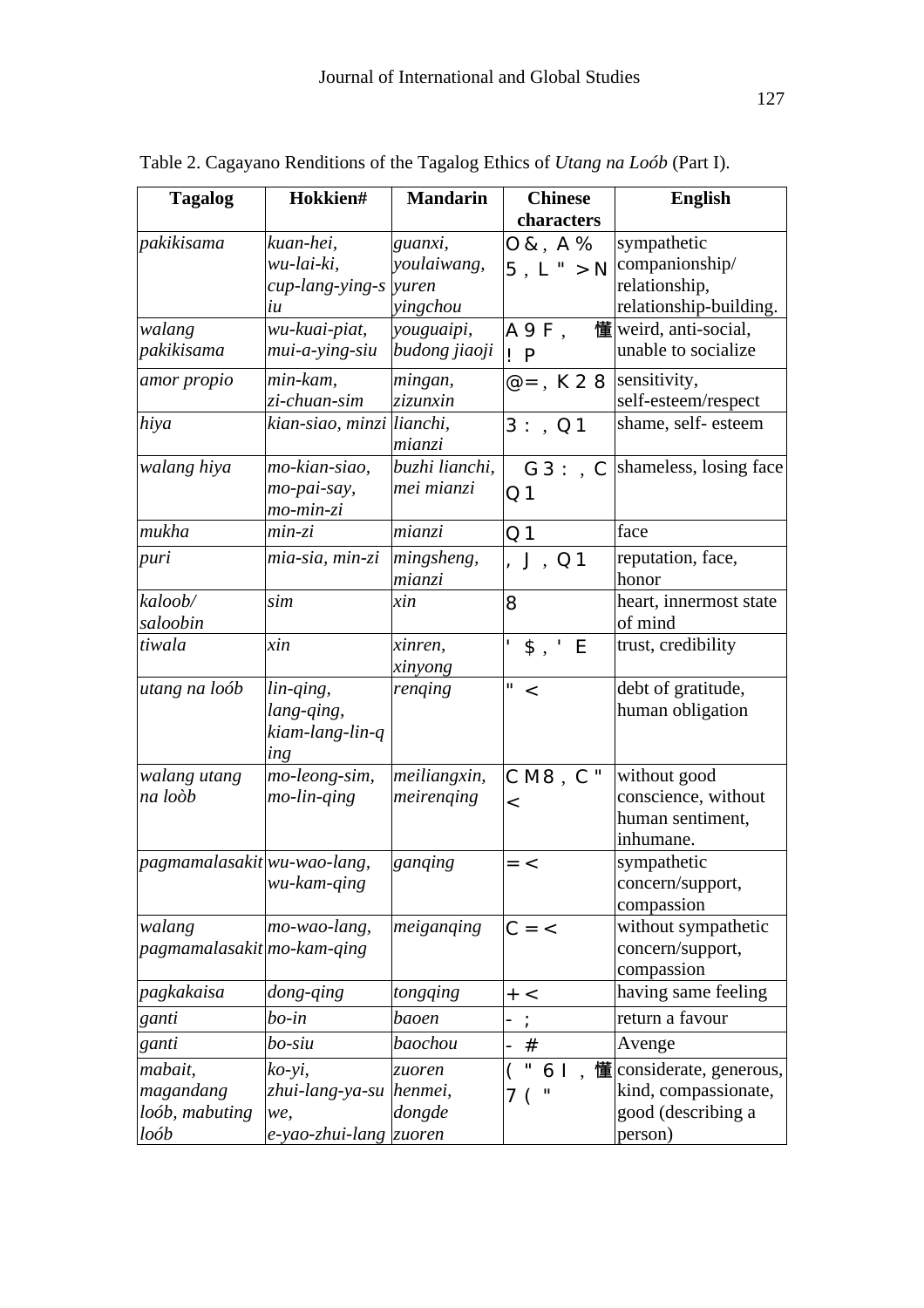Key:

\* With assistance from the Chinese-Filipino communities in Tuguegarao and Tuao. # Some colloquial terms do not exist in Mandarin and Chinese characters.

|  | Table 3. Cagayano Renditions of the Tagalog Ethics of <i>Utang na Loób</i> (Part II). |  |  |  |
|--|---------------------------------------------------------------------------------------|--|--|--|
|  |                                                                                       |  |  |  |
|  |                                                                                       |  |  |  |
|  |                                                                                       |  |  |  |

| <b>Tagalog</b>                        | <b>Ibanag</b>   | <b>Ilocano</b>               | <b>Itawes</b>          | <b>English</b>                          |
|---------------------------------------|-----------------|------------------------------|------------------------|-----------------------------------------|
| utang na loób                         | gatu ta nono,   | utang nga                    | katut kan              | debt of gratitude                       |
|                                       | makagain avi na | naimbag a                    | nonot                  |                                         |
|                                       | ammu y          | nakem                        |                        |                                         |
|                                       | mappabalo,      |                              |                        |                                         |
|                                       | tappao          |                              |                        |                                         |
| walang utang na awan tu gatu ta       |                 | awan ti utang                | awan nga               | without debt of                         |
| loòb                                  | nono            | na nga                       | katut kan              | gratitude                               |
|                                       |                 | naimbag nga                  | nonot                  |                                         |
|                                       |                 | nakem                        |                        |                                         |
| kaloob/saloobin nono                  |                 | nakem                        | agal; nonot            | innermost state of                      |
|                                       |                 |                              |                        | mind                                    |
| hiya                                  | pasiran         | bain                         | mappasiran             | shame                                   |
| walang hiya                           | awan tu pasiran | awan ti bain                 | awan nga<br>mappasiran | shameless                               |
| pakikisama                            | anaddu y        | kaarruba,                    | akkikuvvulum           | togetherness,                           |
|                                       | aggao*,         | pakakaisa                    |                        | sympathetic                             |
|                                       | pavvurulum      |                              |                        | companionship                           |
| pagmamalasakit pangitaki              |                 | pangisakit                   | aggideddut,            | personal concern                        |
|                                       |                 |                              | angnguffun             |                                         |
| tiwala                                | confiansa /     | panagtalek                   | pangurung              | trust                                   |
|                                       | pangurung       |                              |                        |                                         |
| pagkakaisa                            | pattaradday     | panagkaykaysa ((nakasta nga) |                        | having<br>the<br>same                   |
|                                       |                 |                              | attaradday             | feeling                                 |
| barkada                               | kakofun         | gagayyem                     | kakkavulum             | friend                                  |
| mabait                                | masippo         | nasingpet                    | nasimpat               | considerate,                            |
|                                       |                 |                              |                        | generous,<br>kind,                      |
|                                       |                 |                              |                        | compassionate,                          |
|                                       |                 |                              |                        | good (describing a                      |
|                                       |                 |                              |                        | person)                                 |
| magandang                             | masippo; napiya | napintas nga                 | nakasta yo             | considerate,                            |
| mabuting nga nono<br>$lo\grave{o}b$ , |                 | nakem                        | unuunag                | kind,<br>generous,                      |
| $lo\grave{o}b$                        |                 |                              |                        | compassionate,                          |
|                                       |                 |                              |                        | good (describing a                      |
|                                       |                 |                              |                        | person)                                 |
| ganti $(1)$                           | balo; itoli     | agsinnulit,                  | balat;                 | favour;<br>return<br>$\mathbf{a}$       |
|                                       |                 | bales                        | mangitoli              | reciprocate                             |
|                                       |                 |                              | kang ayat              |                                         |
| ganti (2)                             | balo; balyan    | bales, agibales              | balat/ibalak           | avenge                                  |
| mukha                                 | muka            | rupa                         | muyung                 | face                                    |
| puri                                  | dayaw           | dayaw                        | dayaw                  | honor                                   |
| bahala na                             | komforme ngana  | makammu<br>ditan             |                        | <i>conforme ngin</i> God will take care |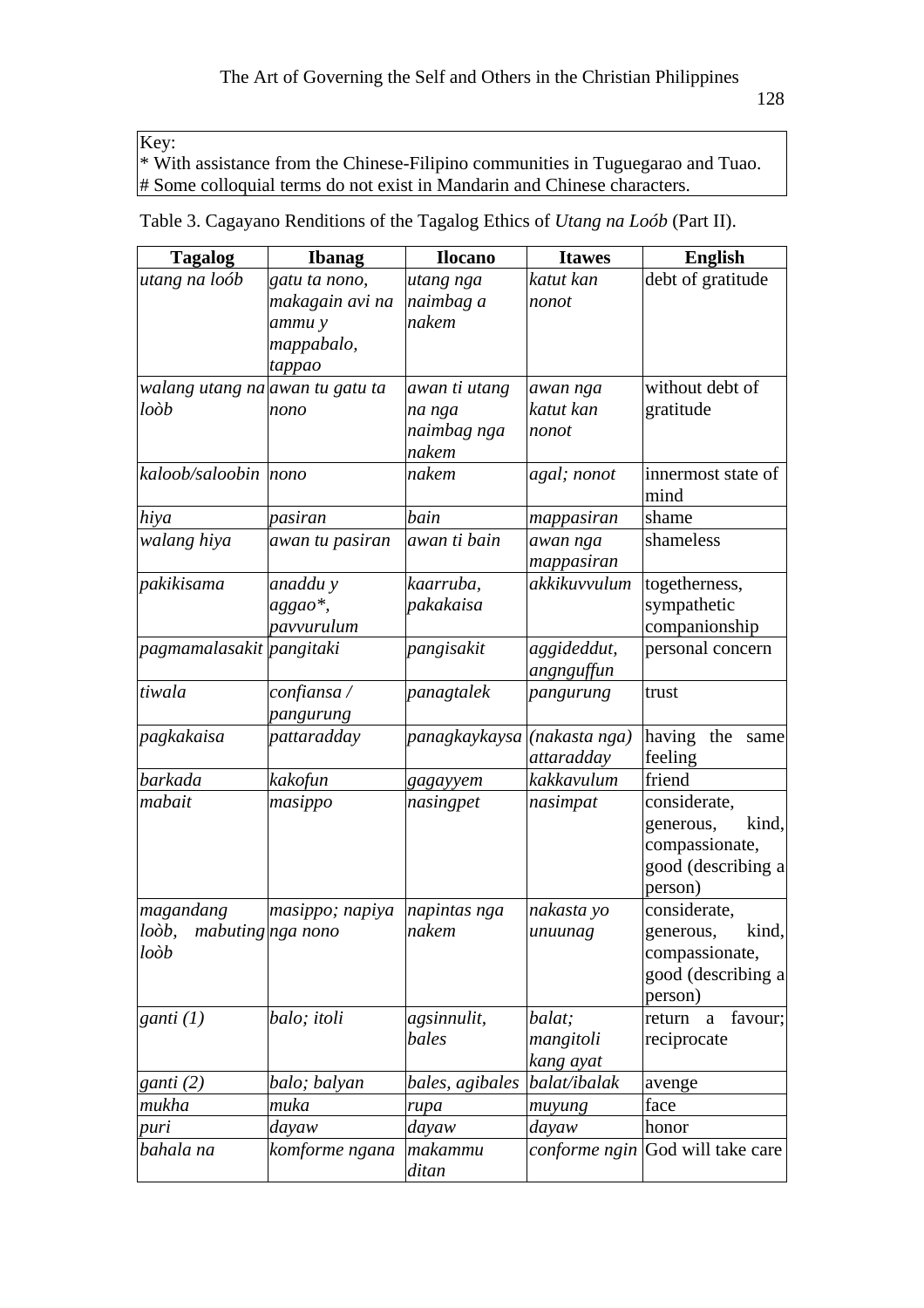Key:

# With assistance from the inhabitants of Tuguegarao and Tuao, Cagayan province. \* Literally means 'the day is long' which implicates that even though one may seem to not need help from others, the wheel of fortune will turn and s/he will need help in the future (Gatan, 1981: 41).

In addition to the utilitarian and instrumental dimension of reciprocity, its moral nature should be emphasized. To be grateful is to remember the gifts, services, and favors which have been received. The receiver is obliged to reciprocate (*ganti*) or 'get ready' when the giver is in need. The need may either arise urgently or be planned. For this reason, the reciprocal relationship should be based on trust (*tiwala*), an invisible tie that binds the two parties together, which faithfully stretches across a time-span. Without trust, long-term relationship development would not be possible and mutual benefits would not be maintained. Reciprocating parties should not be forced to return a service or favor on a specific situation, but the eventual reciprocal action should be largely based on personal "good will." In Ilocano, a "debt of good will/gratitude" (*utang nga naimbag a nakem*) is equivalent to the Tagalog idea of debt of gratitude (*utang na loòb*). Both refer to a sacred sense of remembered indebtedness that has a long-term effect on the reciprocating parties. Forgetting one's human obligation is regarded as a violation of the ethics of the debt of gratitude. It is immoral, and therefore attracts sanctions. The Tagalog word *ganti* is the sanctioning mechanism, which includes two meanings: (1) to return a favor and (2) to avenge. Revenge is manifested in various forms, such as refusal, avoidance, confrontation, threats, and sabotage of reputation as well as the use of violence. Usually, the violator would be accused of being 'without good conscience' (*walang utang na loòb*) or sometimes more seriously, shameless (*walang hiya*). Fox (1959, p. 430) suggested that *hiya* (self-esteem) is "similar in some respects to Chinese 'face'." Despite the various yet similar usages of the concepts, they both serve as a social sanctioning system that attaches the sentiments of reputation, prestige, pride, and honor to the ego, thus inhibiting the violation of moral codes. A violation of moral obligations and social expectation would cause the emotional tension of "losing face," resulting in feelings of shyness, embarrassment, shame, and timidity (Bulatao, 1964; Hu, 1944). Nevertheless, the interchangeable use of these cultural concepts is quite unique in a creolized context like Cagayan. It is important to see that these specific ideas are not identical but, rather, compatible.

In contrast to the Mediterranean notions of "honor" and "shame," which emphasize the cultural logics of prestige-in-relations with its specific symbolic expression of honor in challenge-riposte contests and warfare (Herzfeld, 1985; Peristiany, 1965), the Tagalog notion of debt of gratitude is largely a moral code that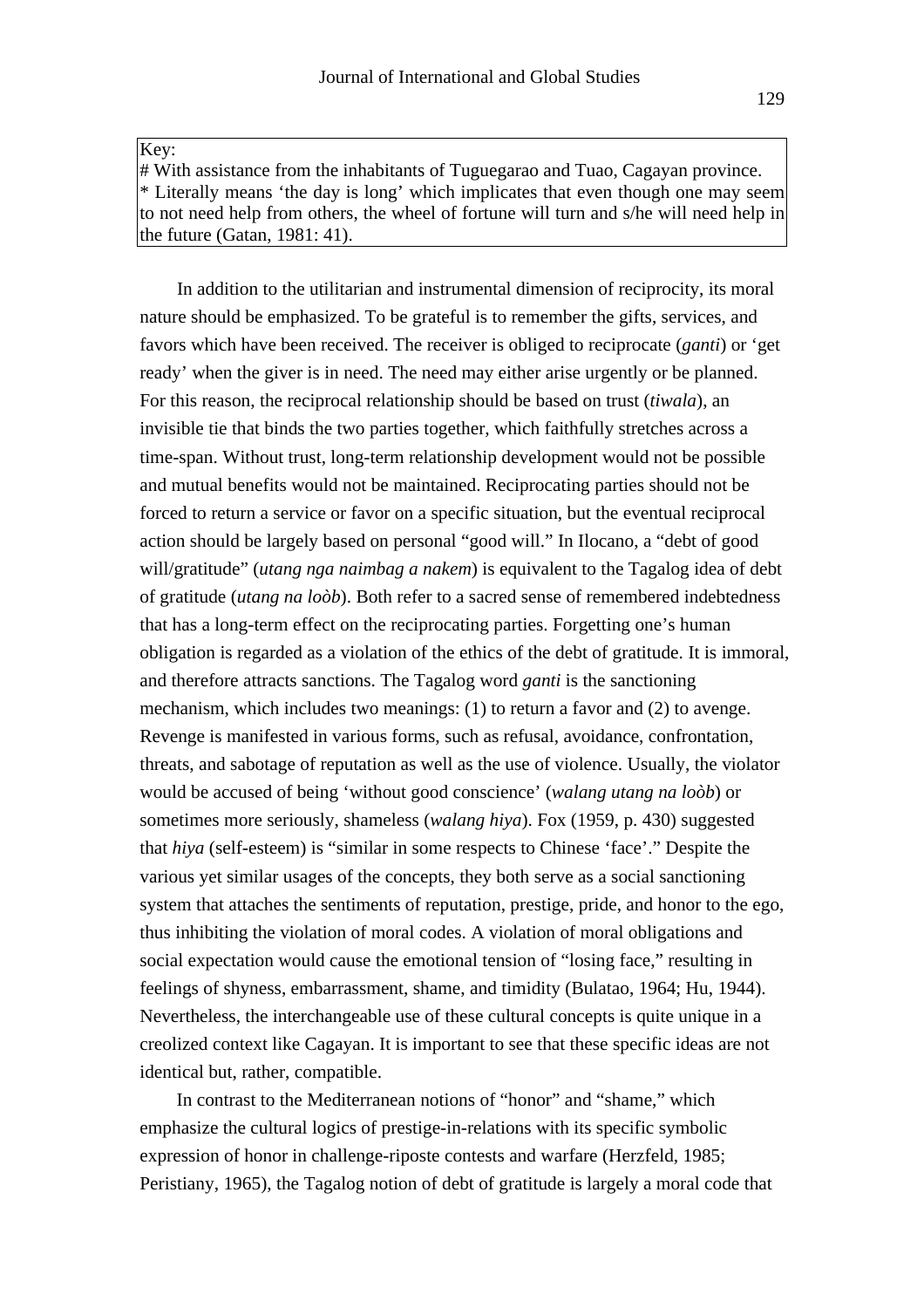governs reciprocal exchange. It proves itself to be better adopted by the ethnic Chinese, Ibanag, Ilocano and Itawes, who also hold compatible principles of reciprocity. In other words, Mediterranean notions of honor and shame are more likely to operate outside the realm of reciprocity, whereas this is less likely in the Filipino case. As my previous case studies have shown, the discourse of patronage involves a carefully calculated balance sheet of business transactions, favors, credits, and services. In China, the discourse of reciprocity is regarded as "an extremely versatile interactive resource" and could be used in a variety of situations (Pieke, 1995, p.502). Tuguegarao city mayor, Delfin Ting, also observed a similar phenomenon:

> People say these things [(ethics of debt of gratitude)] in situations for their own purposes. It is more a common language. It is more a common language that [mandates] you as the recipient of the request to cooperate. This one comes for *pakikisama* (sympathetic companionship), that one comes to ask for *pagmamalasakit* (personal concern); you just cannot accommodate all of them. We have our own considerations. Otherwise, you destroy your government. If you cannot give them what they want, they like to accuse you [of being] *walang utang na loób* [(ungrateful)], *walang pakikisama* [(anti-social)], *walang pagmamalasakit* [(without personal concern)], even *walang hiya* [(shameless)]. You cannot care that much. We have work to do and we have to consider these things according to situations.<sup>10</sup>

Ting turned the tables by showing the situational use of these moral symbols by the actors. This is reminiscent of 'everyday politics' (Kerkvliet (2002[1990]: Chapter 8), which suggests that people make different claims and disagree with each other based on a set of common values and beliefs. People value social justice and equality and expect to be treated accordingly. Due to slippage use and differences in interpreting these values, conflict emerges. Many traditional Filipino values, such as the ethics of *utang na loób*, are envisaged to facilitate social justice and equality. However, these moral symbols always become the arena of meaning contestations and means for self-justification in disagreements and conflicts of interests because of their ambivalence and contextual variations of usage (Quito, 1994). Paradoxically, disagreements and conflicts further reinforce the utilization of the *padrino system* for two reasons.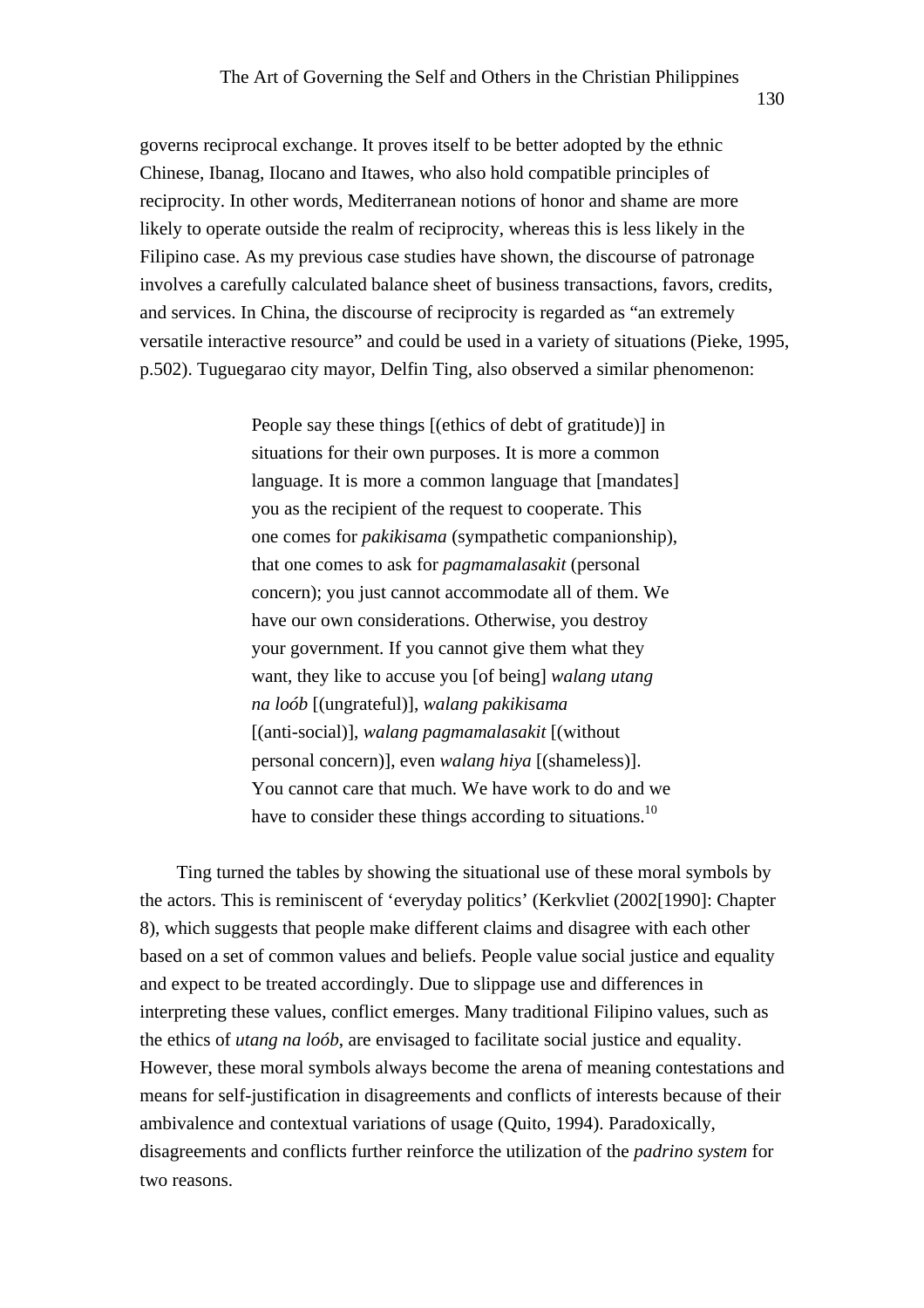First, individuals are competing for social connections and networks to suit their own interests – a person who may leave the old *padrino* and shift to a new relation without leaving the *padrino system*. Bishop Ricardo Baccay perceptively points out the social control property of the *padrino system*:

> The moral system of *utang na loób* is a circulatory system that binds the patron and client together into dependency. These moral sayings are also the means used by the politicians to control the people, making them further dependent on the debt bondage. […] But sometimes I see the clients also use these sayings to control their *padrino*, especially in elections. Every three years, you can see the sudden increase of invitation of sponsorship to politicians in baptisms and weddings. Many of them would even invite candidates of opposition camps and see who would come with their gifts, for those politicians who [could] not afford losing their votes would come. As a matter of fact, in my opinion, vote buying is a modern form of Filipino padrino system. […] Both patron and client gain something out of the relationship, often they 'jump ships.' But the *padrino* is still there.'<sup>11</sup>

This observation partially echoes what Agpalo (1969, p. 6) asserts as the sophistication of the political elite as the *padrino*: the "political elite, however, are also compelled to behave like *pandanggo* dancers [a Filipino oil-lamp dance displaying good balancing technique]. To remain in power, they must manipulate the people by tempting them with jobs or threatening them with loss of employment. They are also forced to distribute jobs to persons and towns where the payoff will be greatest in terms of votes."

Secondly, the situational use of traditional Filipino values can also work for conflict resolution. In the Chua–Ty incident described earlier, I have shown how Juan Chua made creative use of the *padrino system* to mend the relationship between his father and his closest business partner after a misunderstanding. The *padrino system*  may also be creatively used to resolve interpersonal conflicts, which is illustrated by the following cockfight.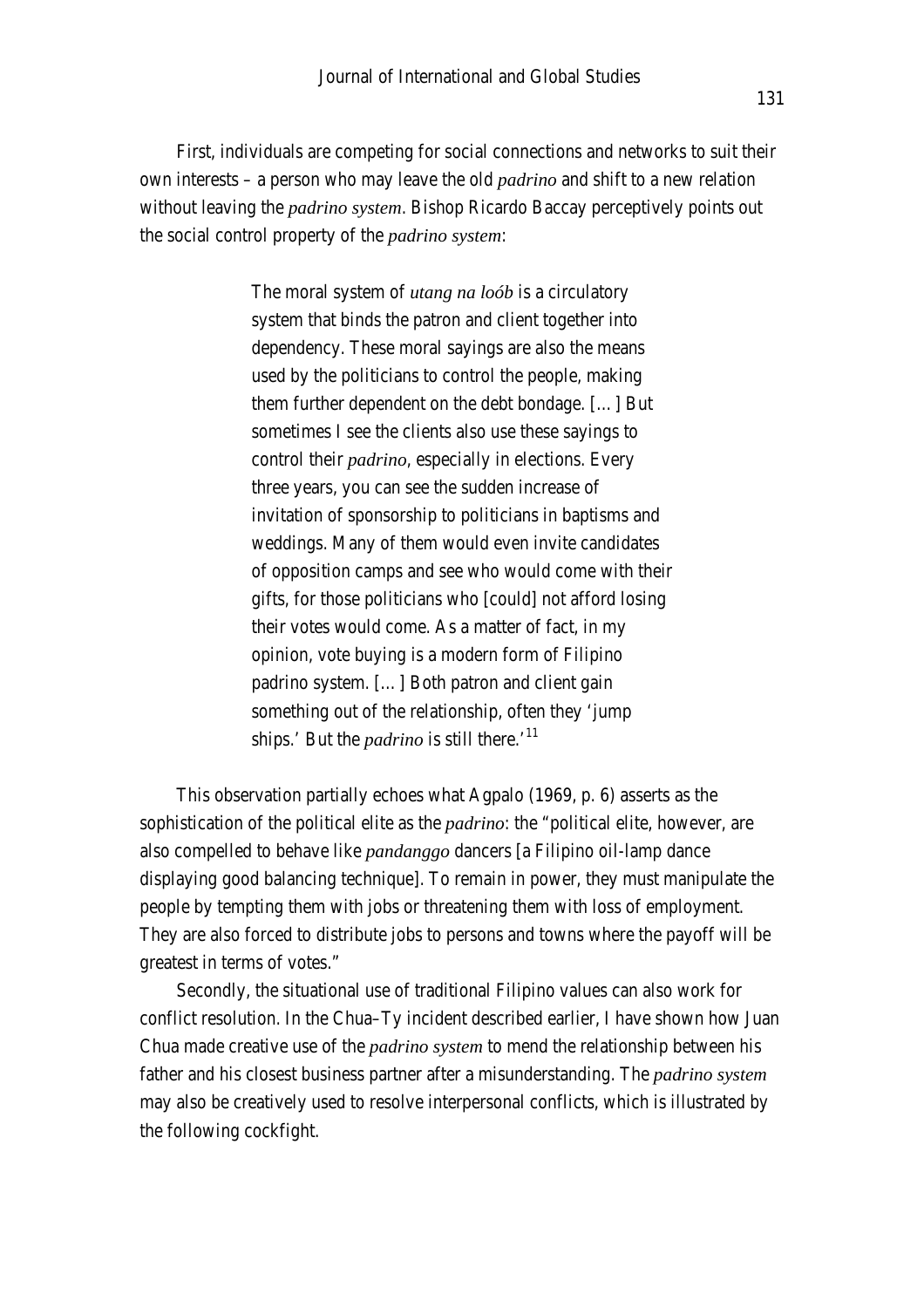One Sunday afternoon, my Ilocano informant, Manong Katigid, invited me to observe a cockfight in his town.<sup>12</sup> Upon arrival, one of his nephews took me inside, where we sat with Manong's clansmen and friends while he was preparing his cock for the fight outside the cockpit arena. The cockpit arena resembled a stadium, although it was smaller in scale. The audience members were either standing or sitting on the steps, all looking down onto the cockpit. I knew that this fight appeared to be an intra-clan affair – a fight between Manong's cockerel and his cousin's cockerel. I was unable to figure out how closely the two men were related, but it seemed that this fight had attracted a big crowd of supporters and spectators from both sides of the same clan, all men. Manong suddenly approached me and informed me that he had been waiting for this fight for a long time. He lost last time to his cousin, but he had confidence that he could win this time. He invited me to bet on his bird. Although I told him honestly that I was not supposed to gamble as a researcher, he insisted. Full of confidence, Manong left me and went down to the cockpit.

At the centre of the arena, the two cocks were being positioned opposite each other. Manong's cock was positioned on the *Meron* side, whereas his cousin's cock was positioned on the opposite, *Wala* side.<sup>13</sup> Around the cockpit, I came to learn some of the names of his relatives and friends from his town. The way the crowd acted seemed to indicate that Manong could be a *lider* (leader) of his clan, yet the arrangement of the cockfight symbolized an intra-clan split. According to the rule of the cockpit, the *Meron* side has the larger amount of bets, which symbolically suggests that the cock has a bigger crowd of supporters. The *Wala* side, literally meaning 'nothing' or 'none,' had fewer bets. The *christo* (the middleman in charge of the fight) took a microphone and announced his invitation for extra bets from the audience to close the gap. However, it was an empty gesture – nobody responded around the heavily packed arena.

Many spectators suddenly stood up and shouted either in a long non-interrupted high pitch "Wa ... la ... wa ... la ... wa ... la ..." or in a firm and forceful tone uttering continuously "Meron! Meron! Meron! Meron!" By shouting, on the one hand, they signaled a position of being open to take bets. On the other hand, they solicited private bets from each other. Although there was an official betting counter, almost everyone was allowed to solicit private bets in the arena. After shouting for a few minutes, they start to shout the betting rates they are going to offer, 'Loges! Loges! Loges! Loges!' The amount of bets would then be negotiated by hand signals (Table 4). The talk, heat, sweat, laughter and moving bodies reminded me that I was not the only one waiting for the fight in this little, yet lively, arena.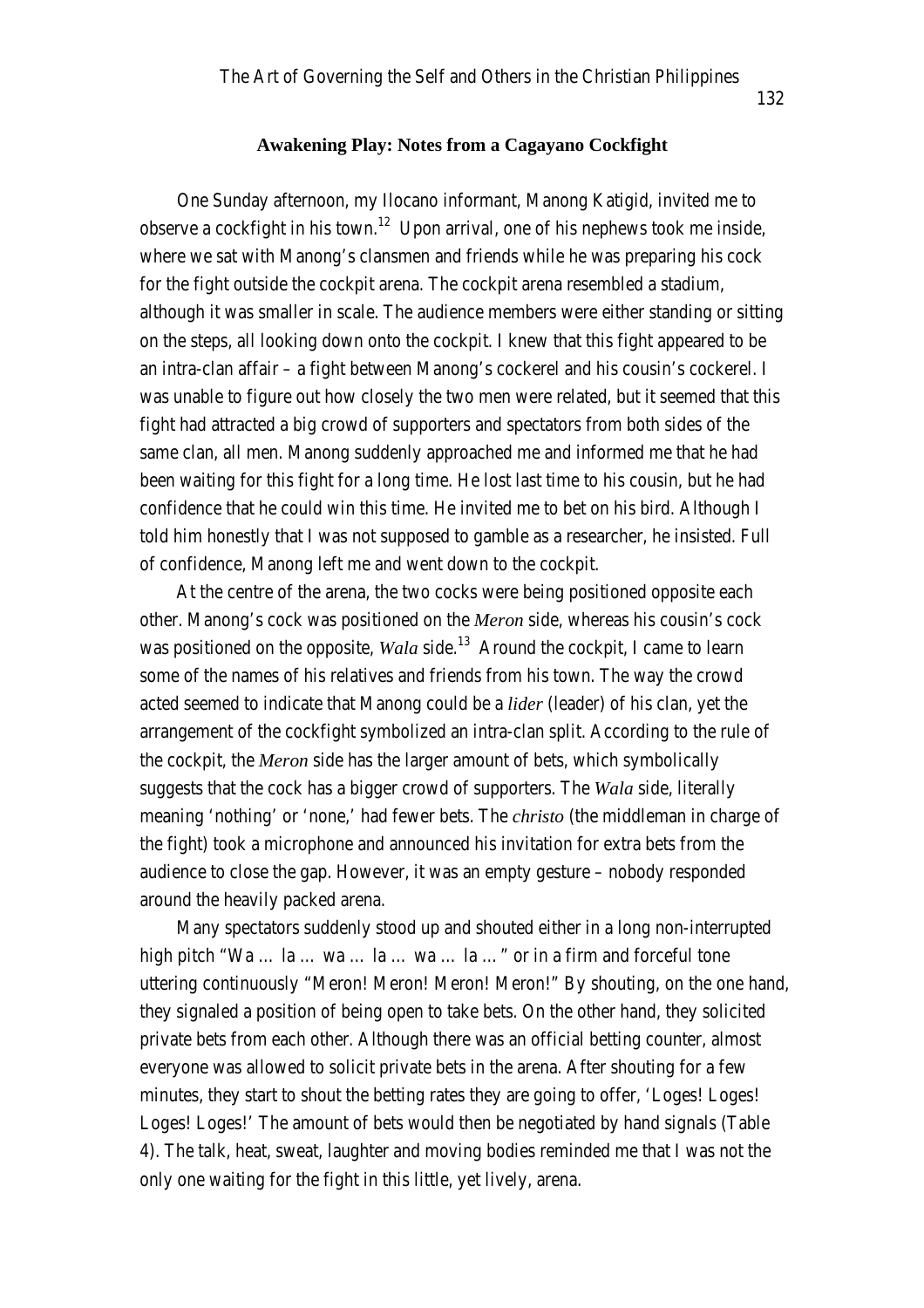| <b>Betting Rates</b>          | <b>Descriptions</b>                              |  |  |
|-------------------------------|--------------------------------------------------|--|--|
| Loges                         | $5/4$ : 100 pesos bet, 180 pesos return if win   |  |  |
| Kuarto-tres                   | $4/3$ : 100 pesos bet, 175 pesos return if win   |  |  |
| Singko-tres                   | $5/3$ : 100 pesos bet, 160 pesos return if win   |  |  |
| Siete-diyes                   | $7/10$ : 700 pesos bet, 1700 pesos return if win |  |  |
| $Tres-dos$                    | $3/2$ : 300 pesos bet, 500 pesos return if win   |  |  |
| Hati                          | $2/1: 100$ pesos bet, 150 pesos return if win    |  |  |
| <b>Hand Signals</b>           | <b>Descriptions</b>                              |  |  |
| Pointing fingers up           | Multiplier of ten pesos                          |  |  |
| Pointing fingers horizontally | Multiplier of one hundred pesos                  |  |  |
| Pointing fingers down         | Multiplier of one thousand pesos                 |  |  |

Table 4. Jargons of Betting Rates and Hand Signals in a Cagayano Cockpit

Source: Author's Fieldwork, 2004.

Quietness and concentration suddenly prevailed. The fight was quick. I attest it was the quickest I had seen – after staring at *Wala* for a few seconds, *Meron* jumped and kicked its feet onto *Wala*'s head. The whole crowd exclaimed together, 'Ha!' In less than a second, *Wala*'s head was being dragged down onto the dirt ground. Applause, laughter and despair all issued from the crowd – wherever *Meron* went, *Wala*'s head followed on the dirt floor. *Meron* proved itself so strong that it dragged *Wala* for three rounds until they were separated by the *christo*. A vivid path of blood circled the cockpit – *Meron*'s spur had actually gone through the neck of *Wala*, becoming stuck inside the neck of *Wala*. In my estimation, the fight finished within one minute. All of a sudden, folded Peso notes were being thrown from one corner to another, across the cockpit, and above the audience. All bettors remembered their bets, whether won or lost; they paid and took their winnings, with trust and without dispute. Manong won 30,000 Pesos from his opponent, who is his second cousin, or the grandson of his maternal grandfather's brother. He then went around and gave Peso notes to the *christo*, the entrance guards of the cockpit, his clansmen, and friends. He was in the highest spirits that I have ever seen him in.

In an ethnography of Balinese cockfight, Geertz (1993[1973], p. 417) maintained that "[f]or it is only apparently cocks that are fighting there. Actually, it is men." Indeed, after leaving the leftist movement, Manong rejoined his family and has been a *lider* of his clan. He first ran as a *barangay captain* (village council chairman) with his second-degree cousin, who ran as a *barangay kagawad* (village councilman). The unitary clan dominated the political scene of the barangay until their split – when their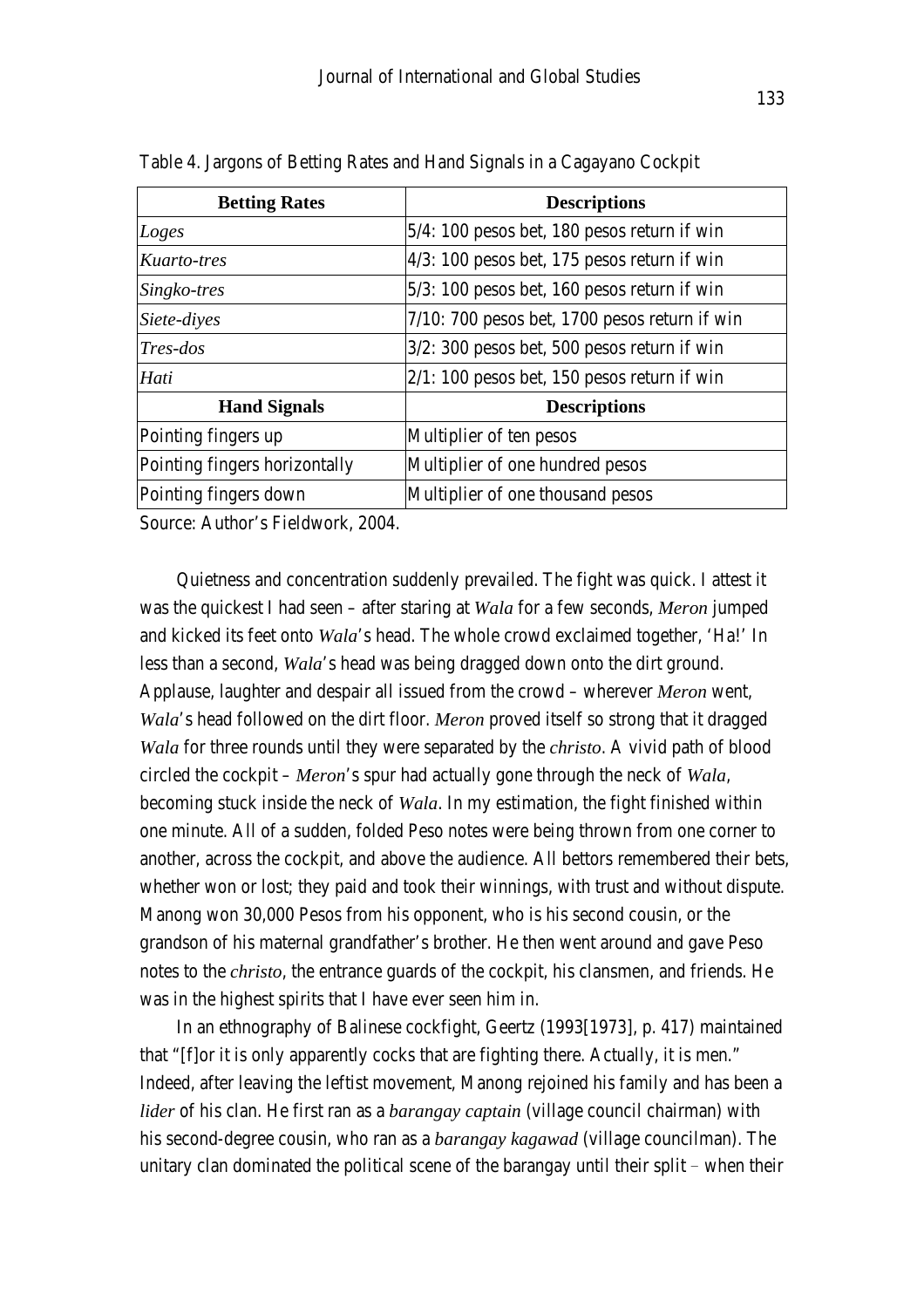sons ran against each other for the *Katipunan ng Kabataan*, the chair position of the barangay's *Sangguniang Kabataan* (Young People's Council).<sup>14</sup> The winner would have a further opportunity to become an ex-officio member of the municipal council. Without any clear evidence, Manong suspected that the opposition gave 100 Pesos for each vote, which ensured his son's loss. Since then, the clan has split into two factions. In the 2001 election, Manong supported the opposition candidates against his cousin. In August 2003, Manong's son challenged his cousin to a cockfight. Yet he lost again. Insults and jeers had been exchanged between the two young men, which affected the relationships between the two families. I came to know that this recent cockfight held by their fathers is a continuation of the symbolic *vendetta* between the two young men. However, Manong explained to me that it was actually a Cagayano way of peace-making – cocks spilled blood on behalf of their masters in hope that the involved parties would be awakened.

The above cockfight is instructive to supplement a missing dimension in Lynch's theorization of Filipino society – the place of conflict resolution. Lynch asserted that SIR consists of the highest values of the Filipinos, who are patterned to avoid conflict and ease tension within a social grouping that already shares a bonding of positive emotional fulfillment. However, relationships are not always smooth. Jocano (1966) questioned the basis of the generalization of SIR and its inability to explain the existence of prevalent in-group conflicts which he observed in a Manila slum:

> The internal structure of these groups is, in fact, tinged with conflict – anxiety, jealousy, exploitation, suspicion and so on – in spite of its apparent unity. Members join the leader or other members in various mischiefs, gang-wars, and other serious criminal acts *less of a desire* for social acceptance or *pakikisama* than *out of fear* over their own safety and that of their families even if they should refuse to toe the line of gang norms. (Jocano, 1966: 287, italics original)

Jocano may portray an extreme. As the above scene illustrates, in the midst of factional conflicts, actors have the creative capacity to make practical use of events and ceremonies such as cockfights to soothe interpersonal tensions and tentatively resolve conflicts. Drawing from the above ethnography, vengeance (*venganza*) appears to be related to a structure of social relations of interpersonal conflicts. It can be viewed as a form of (negative) bonding which enables two parties to become involved in prolonged tension and exchange of violence (c.f. Jamous, 1992). There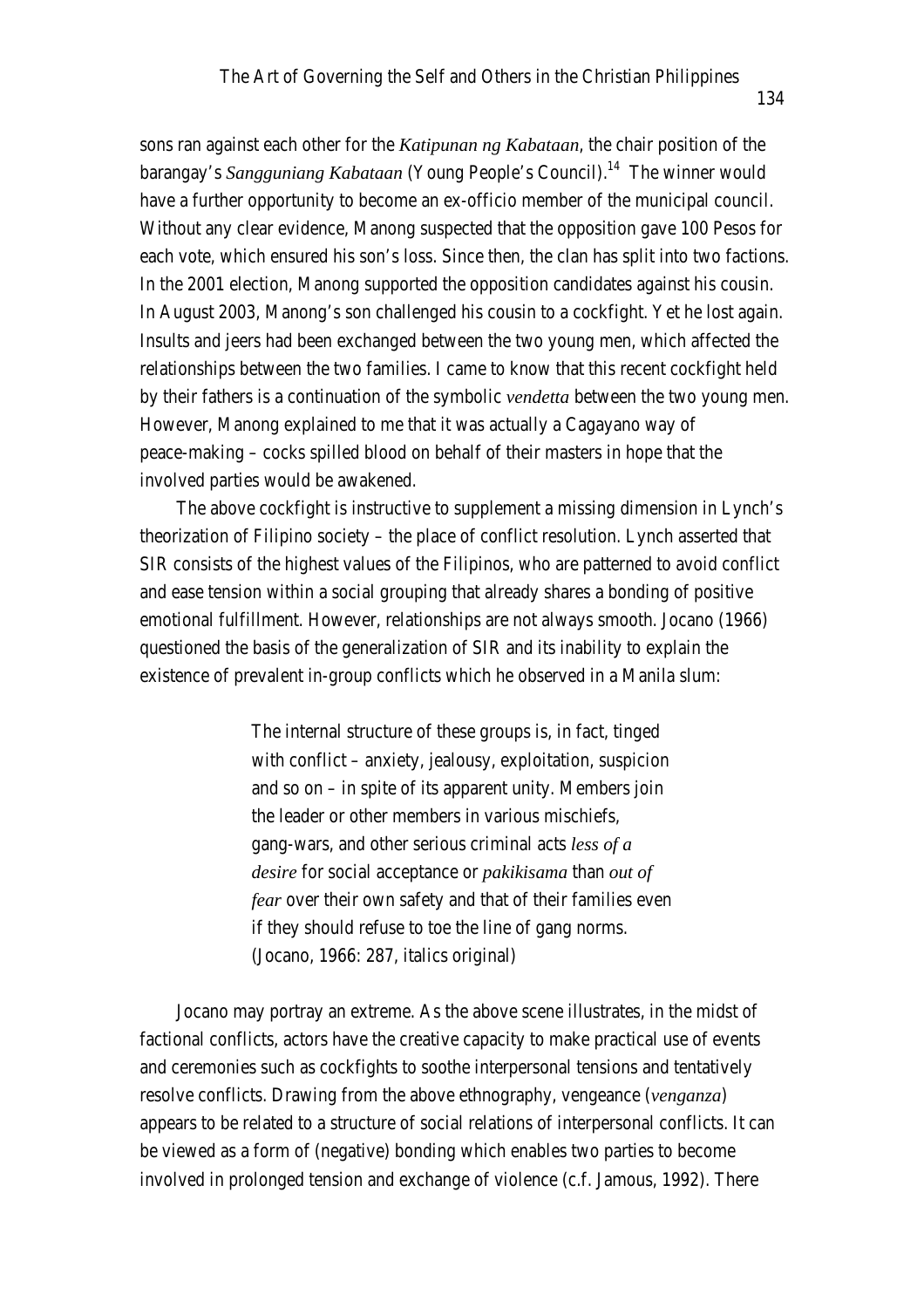seems to be a moral code that governs conflict. Although Evans-Pritchard (1940, p. 152) revealed that the blood feud is an essential tribal institution for the survival of the Nuer, I maintain that the Filipino *padrino system* is mainly a contractual system of 'generalized reciprocity – transactions that are putatively altruistic' (Sahlins, 1972, p. 193). Violence is likely to occur when there is a situation of "negative reciprocity," or "an attempt to get something for nothing with impunity" (Sahlins, 1972, p. 195). Situations of assault, deceit, chicanery, and theft are as prone to violence as simply being ungrateful – taking advantage of a reciprocal relationship or even going into bitter rivalry against a patron.

The *padrino system* mostly performs violence in two related ways. First is a display of extraordinary capacity to seem powerful enough to offer protection and then display generosity or benevolence. Secondly, when revenge is taken against someone who sabotages his own or his grouping's sense of honor (*puri*) or self-esteem (*amor propio*), as well as face (*mukha*), the *padrino* is obliged to avenge the infraction on behalf of the group in order to neutralize the shaming effect (*hiya*) and restore his face from the perceived symbolic assault. There is a common saying in Tagalog: *mata sa mata*; *ngipin sa ngipin* (an eye for an eye; a tooth for a tooth). Violence is conceived as a social exchange (conveyed by the term 'blood-debt'), in which one's honor is meticulously weighed like a balance-sheet. Violence remains a moral imperative that motivates an individual to reciprocate (*ganti*) physical harm or symbolic damage in order to 'get even.' *Venganza,* therefore, is an emotional tension, a feeling of distress created internally after one's physical and symbolic well-being is damaged by another antagonistic party. *Vendetta* means more than inter-family blood feud but has symbolic value to individual and collective honor (Bourdieu, 1966). The vengeful aspect of human societies has been covered by different ethnographies globally (Black-Michaud, 1975; Blok, 2001). In northern Luzon, for example, Barton (1949; 1969) described the legal institutions and procedures among the Kalingas and Ifugaos established to punish wrongdoings to curtail personal revenge. However, without a state-endorsed judicial system to settle blood feuds, killing in revenge would only lead to further killing in counter-revenge (Schlegel, 1970, p. 52). A Cagayano theologian and legal scholar brought out the relationship between justice and revenge when he made the following instructive remark:

> One of the roles of the state and its justice system is to serve as a third party to mediate vengeance and curtail revenge by imposing an objective verdict. By no means [can justice] be fully objective, but there should be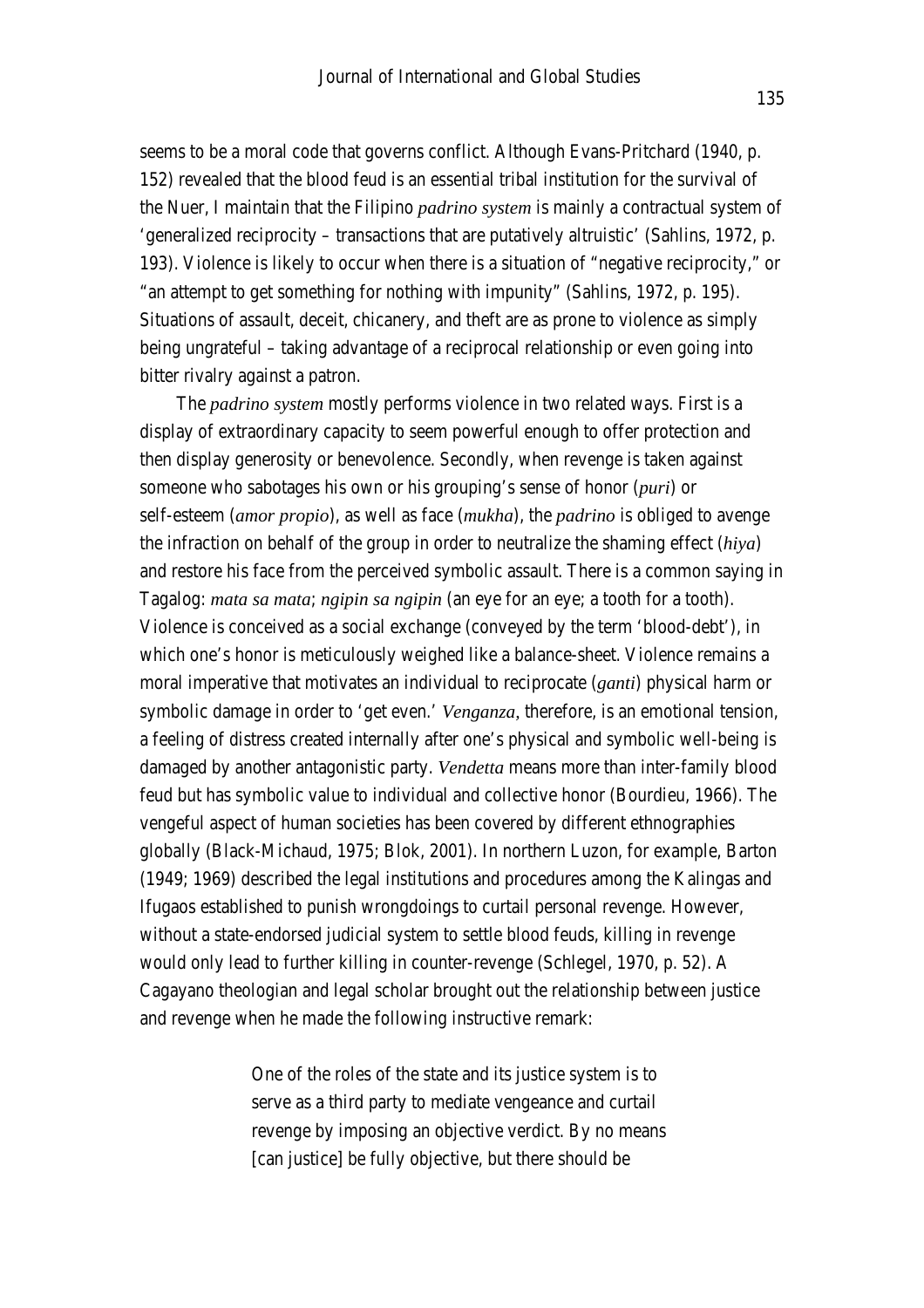rigorous procedures to assure a fair and just judicial process. It is a natural tendency for a human being to take revenge as an act to exercise justice [against wrongdoers]. What is justice is to punish those who commit wrongdoings. When the justice system does not live up to the expectation of the victims, there is a tendency for them to exercise justice by themselves. This is one of the problems of the Filipino legal system we are facing now.'<sup>15</sup>

Regarding this predicament, Manong Katigid, however, suggested that in the short-run, it is difficult to expect the poor Cagayanos to only look up to the state judicial system.<sup>16</sup> At the village level, for example, there is the 'people's court' (*lupong tagayambayaba*) which invites villagers to serve as juries. Instead of immediately resorting to state-endorsed legal procedures, disputing parties would try to resolve a conflict in front of a patron, mostly elected village officials. If the matter cannot be resolved, the complainant many decide to forward the matter to a higher level, e.g. a municipal court. In most cases, to settle a dispute, people still seek assistance from higher patronal figures, such as the councilors, mayors, and congressmen, who are regarded as the sovereign persons because of their political supremacy over the disputing parties.<sup>17</sup> This creolized litigation practice is also an art of self-governance.

Although taking revenge is as central as reciprocating a favor in the *padrino system*, Cagayanos also consider the communal techniques of awakening (Tagalog: *natauhan*) for enlightening anyone who is regarded as selfish (Table 5). The symbiotic basis of awakening is communal sanctioning or retribution (Tagalog: *parusa/kabayaran*, Ibanag: *liwa/paga*, Ilocano: *dusa/bayad*, Itawes: *liwat/paha*). Apart from resorting to rebellion, these power/knowledge systems allow the communities to govern anyone who ostensibly maximizes their self-interests (c.f. J. C. Scott, 1976). Whether a person would step back and reflect upon the self or not may depend on the tactical deployment of at least five options listed in Stage 2. These options may be selectively and concomitantly deployed by the community in order to make their governing elite reconsider and rethink whether their course of actions is justifiable or not, as determined by the ideal Filipino personhood, i.e. *tao ng mabait*  (good person).

136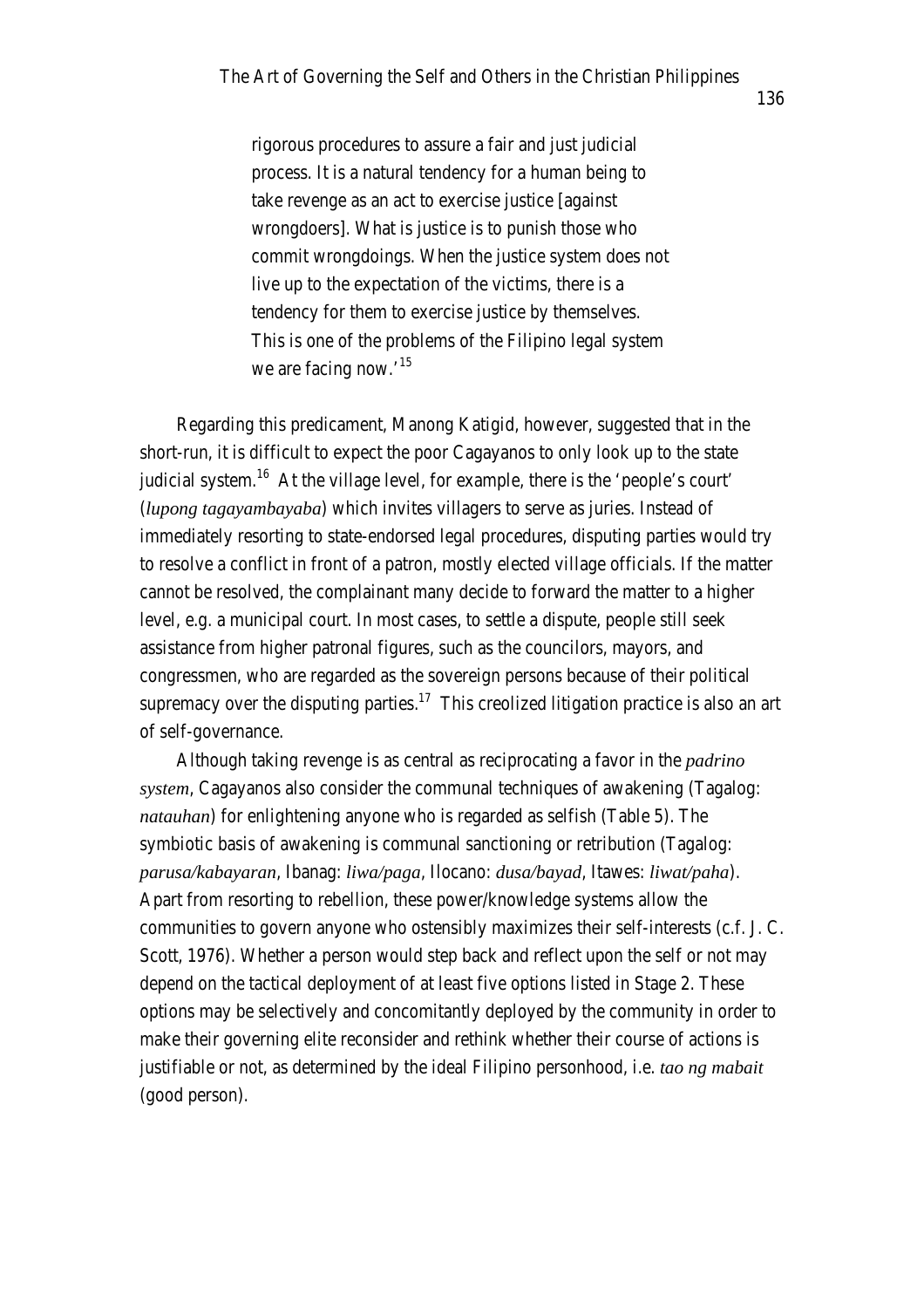|                             | <b>Ibanag</b>                       | <b>Ilocano</b>                      | <b>Itawes</b>                     | <b>English interpretation</b> |
|-----------------------------|-------------------------------------|-------------------------------------|-----------------------------------|-------------------------------|
| Stage 1:                    | Yppisipisan y aggaw                 | Awan ti bagyo nga saan nga          | Ippisipisan ya akaw               | Don't maximize                |
| To advise someone who       | (Do not take all the days for       | agbales/agsubli                     | (Do not take all the days         | yourself when you are         |
| ostensibly maximizes        | not all the days are yours)         | (Typhoons do sometimes              | for not all the days are          | in power. We all need         |
| her/his self and interests. |                                     | swirl back)                         | yours)                            | to have qualms.               |
| Stage 2:                    | Ybbita (avoid; flee)                | Pumanaw (flee; leave)               | Panaw (flee; leave)               | To avoid and flee from        |
| Five options to restrain    | Contra (oppose)                     | Kumontra (oppose)                   | Contra (oppose)                   | the person's sphere of        |
| someone who                 | Maki-tadday da contra na            | Maki-kadua ek iti kabusor           | Maki-tadday kan contra            | influence                     |
| maximizes his/her self      | <i>ira</i> (join force with his/her | (to join force with his/her         | nga ira (to join force with       | To oppose the person          |
| and interests.              | enemies)                            | enemies)                            | his/her enemies)                  | To join his/her enemies       |
|                             | Lumanban (fight)                    | <i>Pumanaw</i> (fight to the death) | <i>Panaw</i> (fight to the death) | to oppose the person          |
|                             | Ymammoc (make peace,                | Maki-kapiaak (make peace,           | Imammok, maki-kapia               | To use violence to stop       |
|                             | reconcile)                          | reconcile)                          | (make peace, reconcile)           | the person                    |
|                             |                                     |                                     |                                   | To make peace with the        |
|                             |                                     |                                     |                                   | person so to advise           |
|                             |                                     |                                     |                                   | constructively                |
| Stage 3:                    | Napanono (realize from              | Panagpanunot (realize from          | Napanonot (realize from           | To realize from within,       |
| Awakening and               | inside), nariparra (being           | inside, being reflective)           | inside), <i>nariparra</i> (being  | to reflect upon and then      |
| self-correction.            | reflective)                         |                                     | reflective)                       | restrain the self             |

Table 5. Awakening: Cagayano Art of Governing the Self and Others.<sup>18</sup>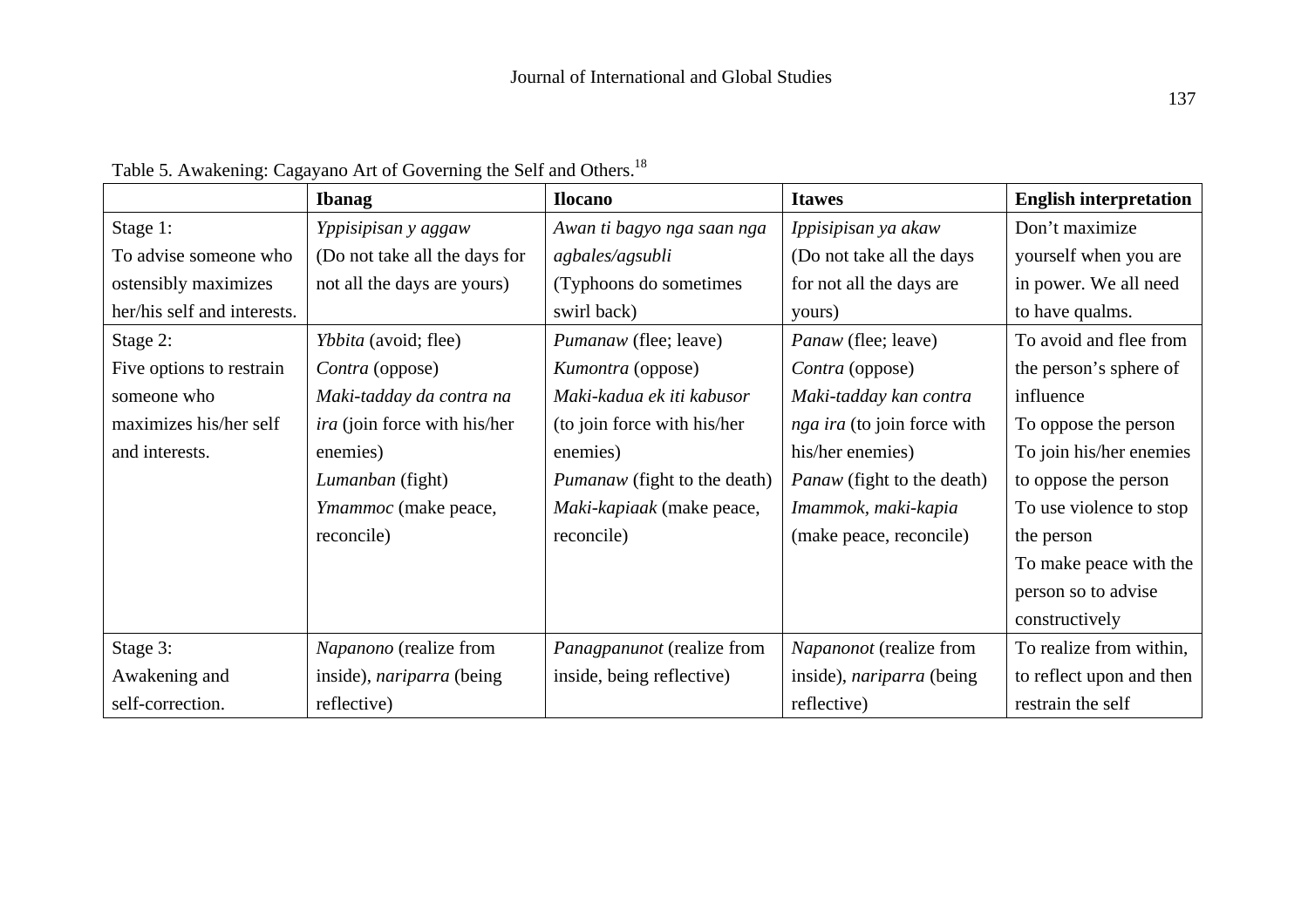#### **Conclusion**

This paper has delineated the contents and ethnographic illustrations of the historically constituted power/knowledge system that the Philippine state negotiates with its frontier populations in the Cagayan Valley – the *padrino system*. In contrast to the 'internal colonization' argument, which subsumes the dichotomy between the state and life-world, evidences suggest that the state's reach into the frontier life-world may well be elaborated in view of a creolized power/knowledge system.

In Cagayan Valley, with its decades of postcolonial state-building, although the individuals are expected to live up to the ideal Filipino personhood, it is the creative use of the *padrino system* that allows them to coordinate interests and mend broken relationships. The *padrino system* entails the culture-specific arts of governing the self and others. The social reality is conceived in terms of a social universe that stretches across a spatial territory of connected individuals through a range of social relations. Its complex of moral values serves as the symbiotic force that pulls individuals together into a unit which then circles around the strongman as the patron. The *padrino system*, on the one hand, is constituted by benevolence, in which chains of debts of gratitude flow in circulation, making a community possible. Being the patron entails a moral obligation to self-sacrifice and the generous giving to and protection of followers in exchange for support and respect. On the other hand, the *padrino system* may also draw the involved parties into fear, intrigue, conflicts, and exchange of violence. Vengeance is the motivation that compels an individual to 'get even' as a way to pursue justice.

As the state judicial system is still sinking its roots into the frontiers, where the culture of legal pluralism is prevalent, several ethnographic illustrations have been provided to show the creative use of the already-existing institutions (religious rituals and folklore ceremonial activities, such as the indigenous chieftain (*lakay*) system, ritual kinship, local people's court, and a cockfight) to resolve conflicts and make peace. In the light of governmentality, the uncertain contact zones between the art of governing the self and those of the selves of others, Cagayanos rely on the communal logics of *awakening*. Communities may deploy a range of strategic options in order to compel a person to step back and reflect upon the self and course of actions, as a way to "govern" their governing elite.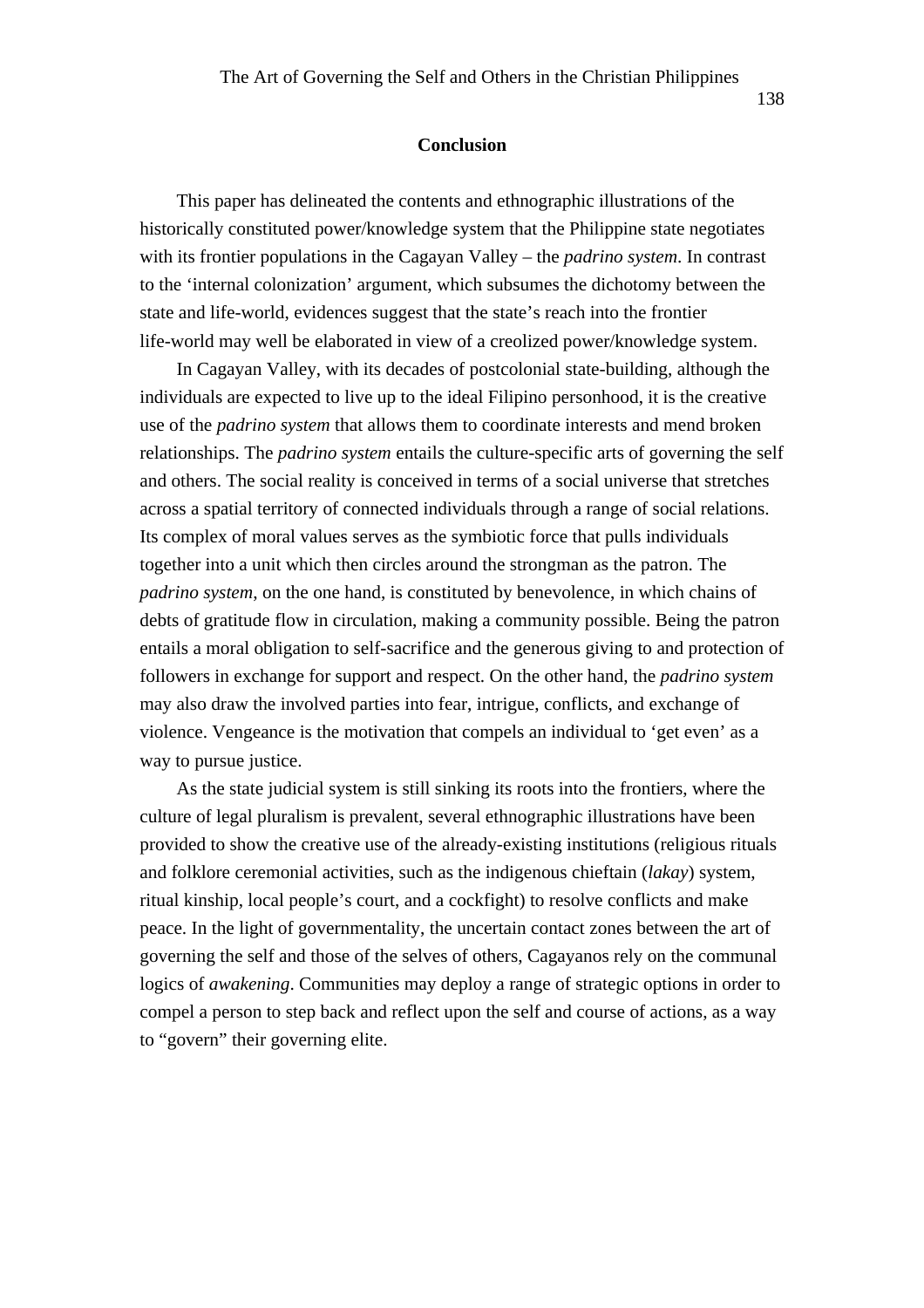#### **Acknowledgments**

The author would like to acknowledge two research grants: City University of Hong Kong grant no. 7200096 & Chinese University of Hong Kong grant no. 2020962. He thanks the anonymous reviewers for their excellent comments. The following professors are acknowledged for their guidance: Fr. Ranhilio Aquino, F. Landa Jocano and Frank Pieke. Generous assistance provided by the Archdiocese of Tuguegarao, Christian Berrey, Benjie de Yro, Daisy Gacias, Cris and Joyce Vea, the local governments of Tuao and Tuguegarao city had made the fieldwork smoother. Usual disclaimers apply. Email: pnwong@cuhk.edu.hk.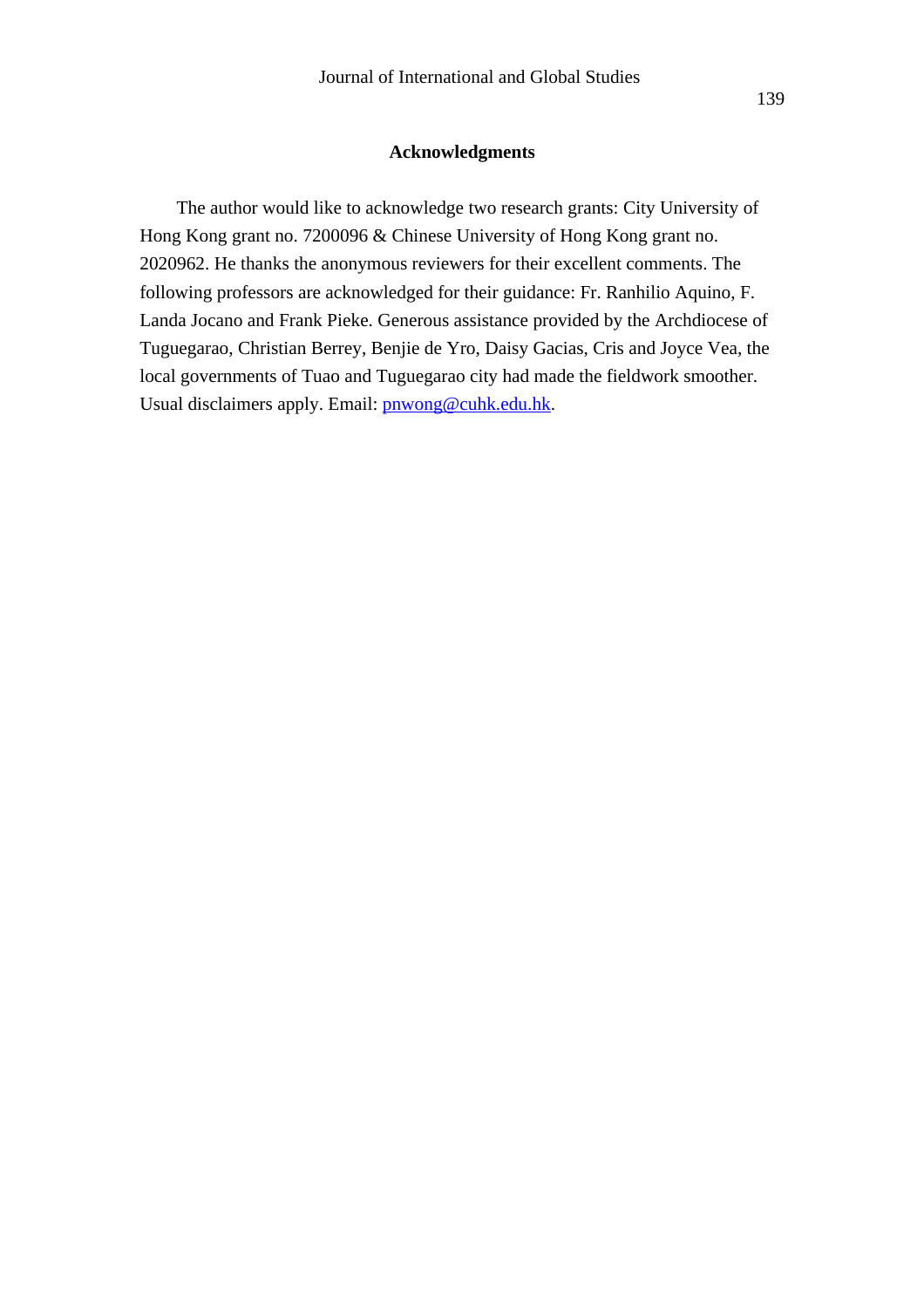1 Interview, Roxanne (teacher), elementary school, Tuguegarao city, Cagayan Valley, April 7, 2009. For the obvious reasons, some informant identities in this paper have been changed.

 $2 \sin(\theta)$  Similar creolized system also exists in urban and professional context (see: Kondo, 2008).

3 Ilocano: *Magmaysa tay a familia.* Tagalog: *Iisa tayong pamilya.* Hokkien: *Lang-si-tsik-ke-lang.*

<sup>4</sup> Alejandro Chua was born to a Chinese father and Ilocano mother in the Cagayan province. He married a Tagalog lady whom he met in business and she gave birth to Juan. Noynoy Ty was born to a Chinese father and Ibanag mother in the Isabela province, before they moved to Manila. Interviews and travelling notes, Cagayan Valley, central Luzon and the Cordillera, December, 2003.

<sup>5</sup> *Pancit* originated from Fujian, China (probably Xiamen) brought by the Chinese migrants into the Philippines.

 $6$  The Hokkien, *mo-leong-sim* ( *meiliangxin*, without conscience) is, according to the Chinese-Filipinos, equivalent to the Tagalog phrase *walang utang na loób* (ungrateful).

 $7$  According to the translation by my Chinese-Filipino informants, this Chinese term is said to be equivalent to the Tagalog terms of *padrino/madrino*, *ninong/ninang* and *kumpadre/kumadre*.

<sup>8</sup> There may be further differentiations within kin (Pertierra, 1988: Chapter 4).

<sup>9</sup> The model answer should be '*tama* (true)'. Source: The first periodical test for grade V, Department of Education, the Philippine government, collected in Manila and confirmed its use in Tuguegarao, July 15 and August 5, 2009.

<sup>10</sup> Interview with Delfin Ting, Hotel Delfino, Tuguegarao city, Cagayan Valley, December 13, 2003.

 $11$  Interview with Bishop Ricardo Baccay, Archbishop's residence, Tuguegarao city, January 13, 2004.

12 Field notes, cockpit, Cagayan Valley, May 30, 2004. In Ilocano language, 'Manong Katigid' refers to 'elder brother left', a fictitious identity co-constructed with the informant to denote his previous involvement in the Philippine left.

13 In the cockpit, *meron* literally means 'sufficient' whereas *wala* means 'nothing' or 'none'.

14 According to Local Government Code (1991), members of the *Sangguniang Kabataan* must be under 21 years old. They have the authority to initiate and implement all youth-related activities and programs that are coordinated with national, provincial,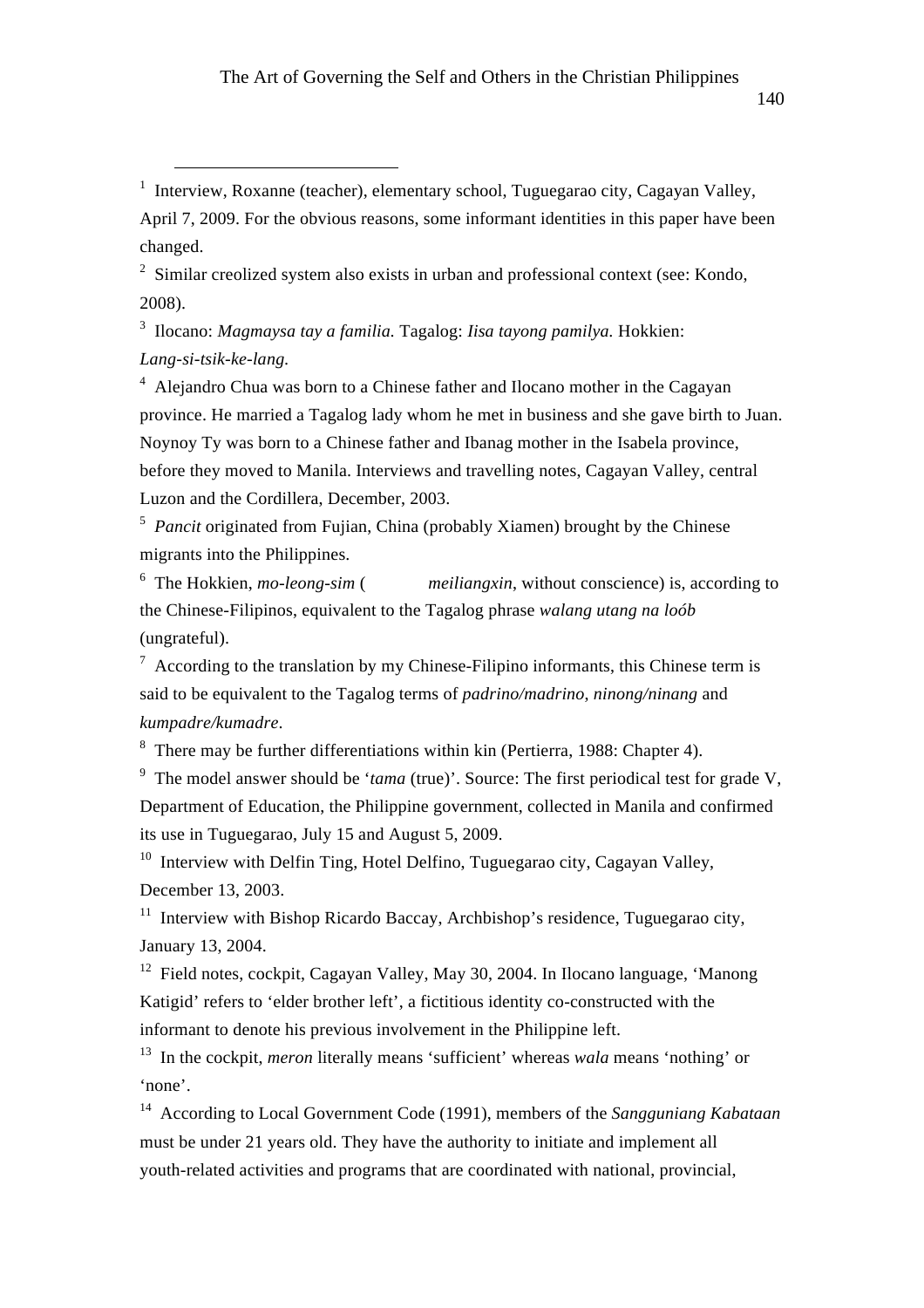municipal and barangay-level officials.

 $\overline{a}$ 

<sup>15</sup> Interview and field notes, parish convent of Father Ranhilio Aquino, Tuguegarao city, June 24, 2004.

<sup>16</sup> Interviews, Manong Katigid, paddy field-side shelter, Cagayan Valley, March 24 & 25, 2007.

<sup>17</sup> Interviews and field notes, 5 barangays in Tuguegarao and 2 barangays in Tuao, Cagayan province, April 11, 13 & 15, 2009.

<sup>18</sup> Interviews with Manong Katigid, paddy-field-side shelter, Cagayan Valley, March 24 & 25, 2007.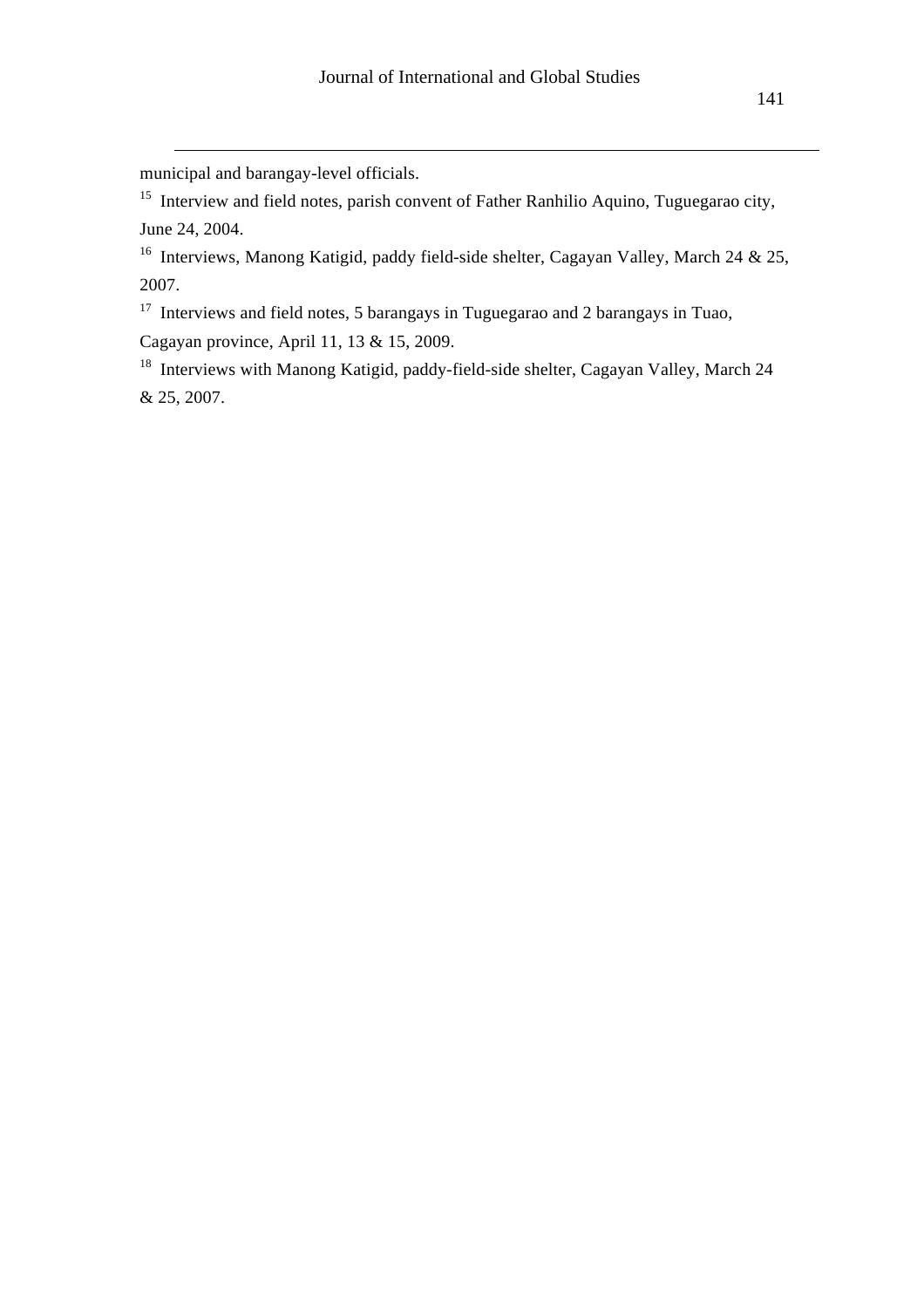#### **References**

- Agpalo, R. E. (1969). *Pandanggo-sa-Ilaw: The Politics of Occidental Mindoro. Papers in International Studies Southeast Asia Series No. 9.* Athens, Ohio: Southeast Asia Program, Ohio University Center for International Studies.
- Anderson, J. N. (1969). Buy-and-sell and Economic Personalism: Foundations for Philippine Entrepreneurship. *Asian Survey, 9*(9), 641-668.
- Arce, W. F. (1973). The Structural Bases of Compadre Characteristics in Bikol Town. *Philippine Sociological Review*, *21*, 51-71.
- Armed Forces of the Philippines, T. (2008). *Special Briefing Paper on the History of Communist Insurgency and Counterinsurgency in Cagayan Valley (Region 2) from the 1960s to the Present (Date of Briefing: 14 July 2008; Date of Receipt of the Paper: 16 October 2008)*. Gamu, Isabela province, Philippines: Fifth Infantry Division, Philippine Army.
- Barton, R. F. (1949). *The Kalingas: Their Institutions and Custom Law*. Chicago, Illinois: The University of Chicago Press.
- Barton, R. F. (1969). *Ifugao Law. With a New Foreword by Fred Eggan*. Berkeley: University of California Press.
- Black-Michaud, J. (1975). *Cohesive Force: Feud in the Mediterranean and the Middle East. With a Foreword by E. L. Peters.* New York: St. Martin's Press.
- Bloch, M., & Guggenheim, S. (1981). Compadrazgo, Baptism and the Symbolism of a Second Birth. *Man (N.S.)*, *16*(3), 376-386.
- Blok, A. (1969). Variations in Patronage. *Sociologische Gids*, *16*(6), 365-378.
- Blok, A. (2001). *Honour and Violence*. Cambridge: Polity Press.
- Bourdieu, P. (1966). Sentiment of Honour in Kabyle Society. In J. G. Peristiany (Ed.), *Honour and Shame: The Values of Mediterranean Society*. Chicago: University of Chicago Press.
- Bulatao, J. C. (1964). Hiya. *Philippine Studies, 12*(3), 424-438.
- Callinicos, A. (2004). *Making History: Agency, Structure, and Change in Social Theory*. Boston & Leiden: Brill.
- Cannell, F. (1999). *Power and Intimacy in the Christian Philippines.* Quezon City: Ateneo de Manila University Press.
- Carrithers, M., Collins, S., & Lukes, S. (Eds.). (1985). *The Category of the Person: Anthropology, Philosophy, History*. Cambridge: Cambridge University Press.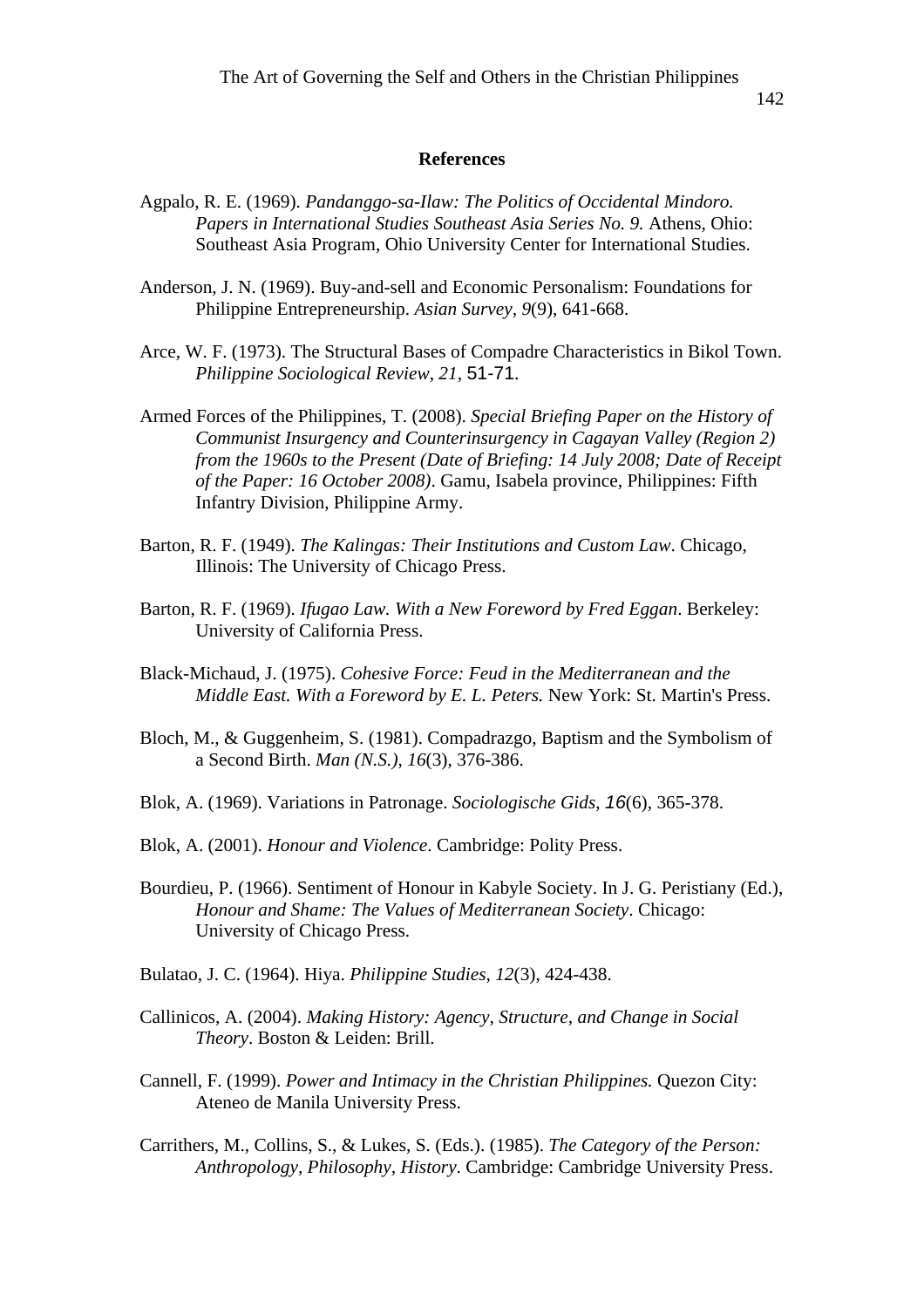- De La Costa, H. (1967). *The Jesuits in the Philippines*, *1581-1768*. Cambridge, Mass: Harvard University Press.
- Drummond, L. (1978). The Transatlantic Nanny: Notes on a Comparative Semiotics of the Family in English-Speaking Societies. *American Ethnologist*, *5*(1), 30- 43.
- Drummond, L. (1980). The Cultural Continuum: A Theory of Intersystems. *Man (N.S.)*, *15*(2), 352-374.
- Evans-Pritchard, E. E. (1940). *The Nuer: A Description of the Modes of Livelihood and Political Institutions of a Nilotic People*. Oxford: Oxford University Press.
- Fei, X. (1992). *From the Soil: The Foundations of Chinese Society. A Translation of Fei Xiatong's Xiangtu Zhongguo, with an Introduction and Epilogue by Gary G. Hamilton and Wang Zheng.* Berkeley: University of Califorina Press.
- Foucault, M. (1980). Truth and Power. In M. Foucault & C. Gordon (Eds.), *Power/Knowledge: Selected Interviews and Other Writings*, *1972-1977*. London: Harvester Wheatsheaf.
- Foucault, M. (1988). Technologies of the Self. In L. H. Martin, H. Gutman & P. H. Hutton (Eds.), *Technologies of the Self: A Seminar with Michel Foucault.* (pp. 16-49). Amherst: The University of Massachusetts Press.
- Foucault, M. (1989). *The Order of Things: An Archaeology of Human Sciences*. London: Routledge.
- Foucault, M. (1991). Governmentality. In G. Burchell, C. Gordon & P. Miller (Eds.), *The Foucault Effect: Studies in Governmentality, with Two Lectures by and an Interview with Michel Foucault*. London: Harvester Wheatsheaf.
- Fox, R. B. (1959). The Filipino Concept of Self Esteem. *Area Handbook of the Philippines.* (pp. 430-436). Chicago: Human Relations Area Files.
- Gatan, M. (1981). *Ibanag Indigenous Religious Beliefs: A Study of Culture and Education.* Mendiola, Manila: Centro Escolar University, Research and Development Center.
- Geertz, C. (1993[1973]). Deep Play: Notes on the Balinese Cockfights *The Interpretation of Cultures: Selected Essays*. London: Fontana Press.
- Goffman, E. (1983). The Interaction Order. *American Sociological Review, 48*, 1017.
- Habermas, J. (1987). *The Theory of Communicative Action. Volume 2. Lifeworld and System: A Critique of Functionalist Reason*. Cambridge, U.K.: Polity Press.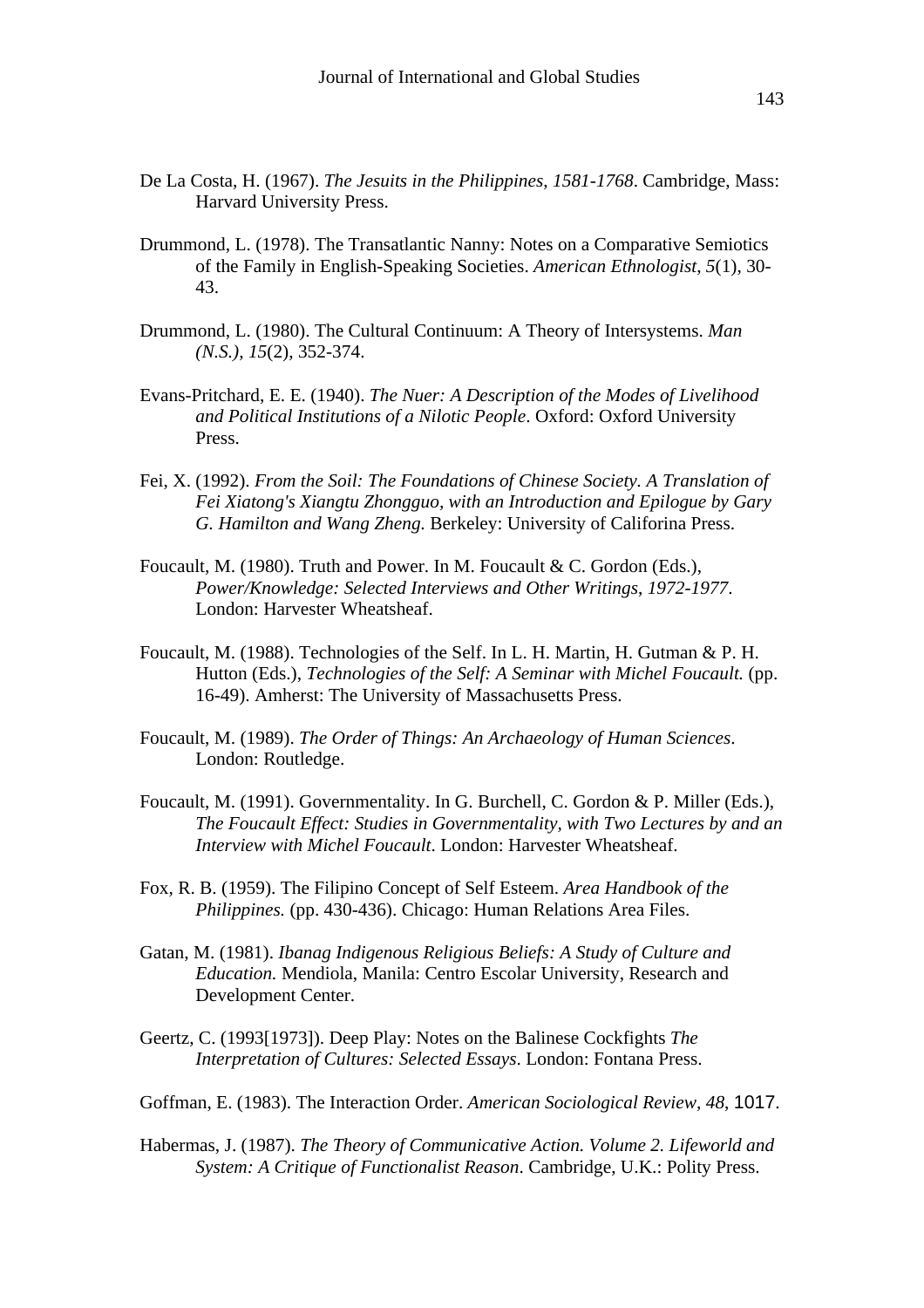The Art of Governing the Self and Others in the Christian Philippines

- Hart, D. V. (1977). *Compadrazgo: Ritual Kinship in the Philippines*. DeKalb, Illinois: Northern Illinois University Press.
- Hedman, E.-L. E., & Sidel, J. T. (2000). *Philippine Politics and Society in the Twentieth Century: Colonial Legacies, Postcolonial Trajectories*. London: Routledge.
- Herzfeld, M. (1985). *The Poetics of Manhood: Contest and Identity in a Cretan Mountain Village*. Princeton: Princeton University Press.
- Hu, H. C. (1944). Chinese Concept of Face. *American Anthropologist*, *46*(1), 45-64.
- Jamous, R. (1992). From the Death of Men to the Peace of God: Violence and Peacemaking in the Rif. In J. G. Peristiany & J. Pitt-Rivers (Eds.), *Honor and Grace in Anthropology.* (pp. 167-192). Cambridge: Cambridge University Press.
- Jocano, F. L. (1966). Rethinking 'Smooth Interpersonal Relations'. *Philippine Sociological Review*, *14*(4), 282-291.
- Jocano, F. L. (1982). *The Ilocanos: An Ethnography of Family and Community Life in Ilocos Region*. Quezon City: Asian Center, University of the Philippines, Diliman.
- Kaut, C. (1961). Utang na Loob: A System of Contractual Obligation Among Tagalogs. *Southwestern Journal of Anthropology*, *17*, 256-272.
- Kerkvliet, B. J. (1986). Patterns of Philippine Resistance and Rebellion, 1970-1986. *Pilipinas: A Journal of Philippine Studies., 6*, 35-52.
- Kerkvliet, B. J. (1990[1977]). *The Huk Rebellion: A Study of Peasant Revolt in the Philippines. With a New Preface by the Author.* London: University of California Press.
- Kerkvliet, B. J. T. (2002[1990]). *Everyday Politics in the Philippines: Class and Status Relations in a Central Luzon Village.* (Updated ed.). Lanham: Rowman & Littlefield Publishers, Inc.
- Kondo, M. (2008). Twilling *Bata-bata* into Meritocracy: Merito-Patronage Management System in a Modern Philippine Corporation. *Philippine Studies, 56*(3), 251-284.
- Layder, D. (1994). *Understanding Social Theory*. London: Sage Publications.
- Liban, P. T. (1973). The Culture of the Ybanag: Its Educational Implications. *Journal of Northern Luzon*, *4*(1), 1-55.

Lynch, F. (1970). Social Acceptance Reconsidered. In F. Lynch & A. de Guzman II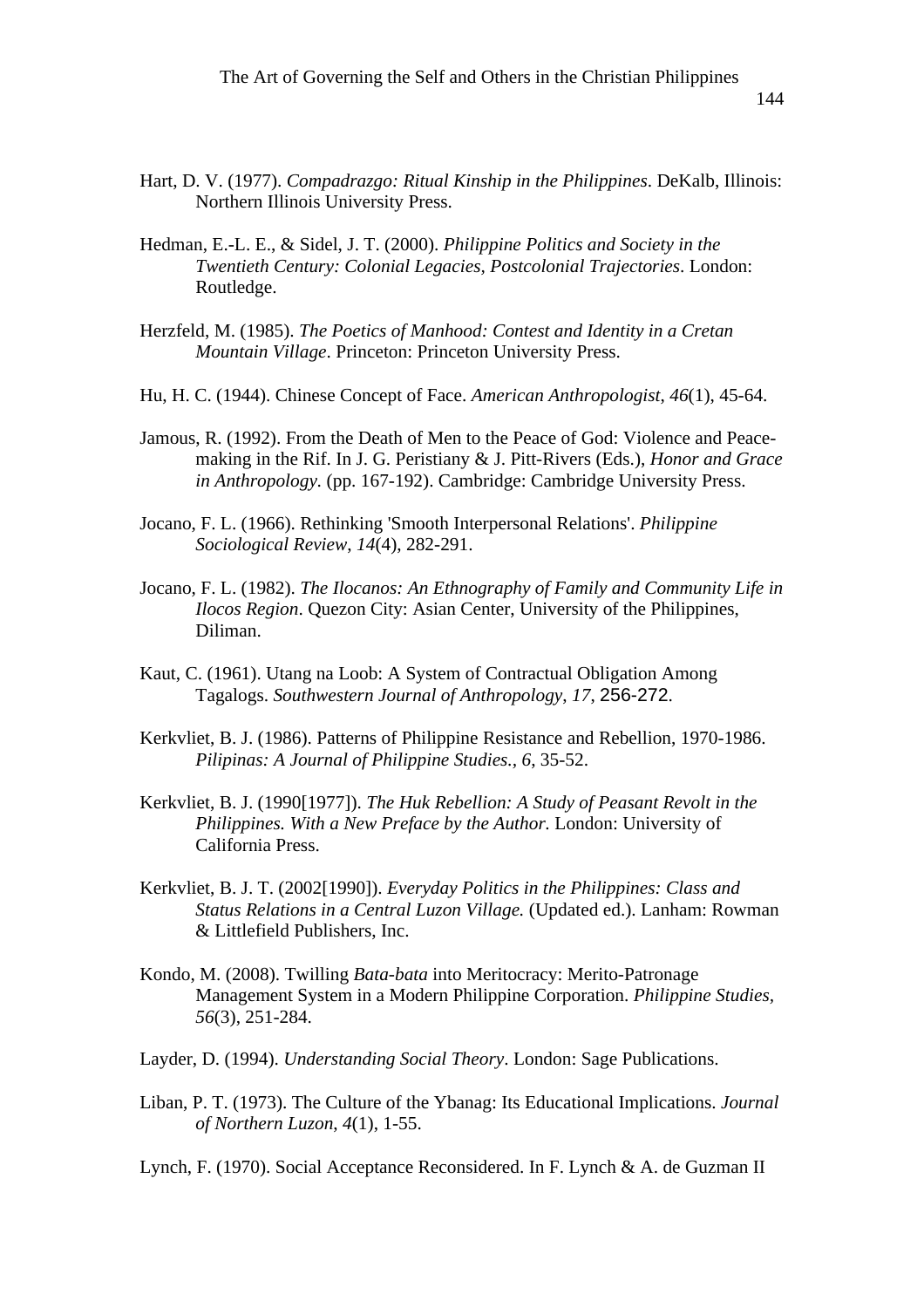(Eds.), *Four Readings on Philippine Values (Third Edition, Revised and Enlarged)*. Quezon City: Ateneo de Manila University Press.

- Lynch, F. (2004[1984]). Folk Catholicism in the Philippines. In A. A. Yengoyan & P. Q. Makil (Eds.), *Philippine Society and the Individual: Selected Essays of Frank Lynch. With an Introduction by Mary Racelis. Revised Edition*. Quezon City: Institute of Philippine Culture, Ateneo de Manila University.
- Lynch, F., & Himes, R. S. (2004[1984]). Cognitive Mapping in the Tagalog Area. In A. A. Yengoyan & P. Q. Makil (Eds.), *Selected Essays of Frank Lynch: Philippine Society and the Individual. With an Introduction by Mary Racelis. Revised Edition*. Quezon City: Institute of Philippine Culture, Ateneo de Manila University.
- Mao, T.-t. (2002[1968]). *The Wisdom of Mao*. New York: Kensington Publishing Corp.
- Mouzelis, N. P. (1995). *Sociological Theory: What Went Wrong? Diagnosis and Remedies*. London: Routledge.
- Paras, E. (2006). *Foucault 2.0: Beyond Power and Knowledge*. New York: Other Press.
- Parkin, D. (1980). The Creativity of Abuse. *Man, New Series*, *15*(1), 45-64.
- Peristiany, J. G. (Ed.). (1965). *Honour and Shame: The Values of Mediterranean Society*. London: Weidenfield and Nicolson.
- Pertierra, R. (1988). *Religion, Politics, and Rationality in a Philippine Community*. Quezon City: Ateneo de Manila University Press.
- Pieke, F. N. (1995). Bureaucracy, Friends, and Money: The Growth of Capital Socialism in China. *Comparative Studies in Society and History*, *37*(3), 494- 518.
- Quito, E. S. (1994). The Ambivalence of Filipino Traits and Values. In M. B. J. Dy (Ed.), *Values in Philippine Culture and Education*. Washington D.C.: Office of Research and Publications and the Council for Research in Values and Philosophy.
- Sahlins, M. (1972). *Stone Age Economics*. New York: Aldine de Gruyter.
- Schlegel, S. A. (1970). *Tiruray Justice: Traditional Tiruray Law and Morality*. London: University of California Press.
- Scott, J. C. (1976). *The Moral Economy of the Peasant: Rebellion and Subsistence in Southeast Asia*. New Haven: Yale University Press.